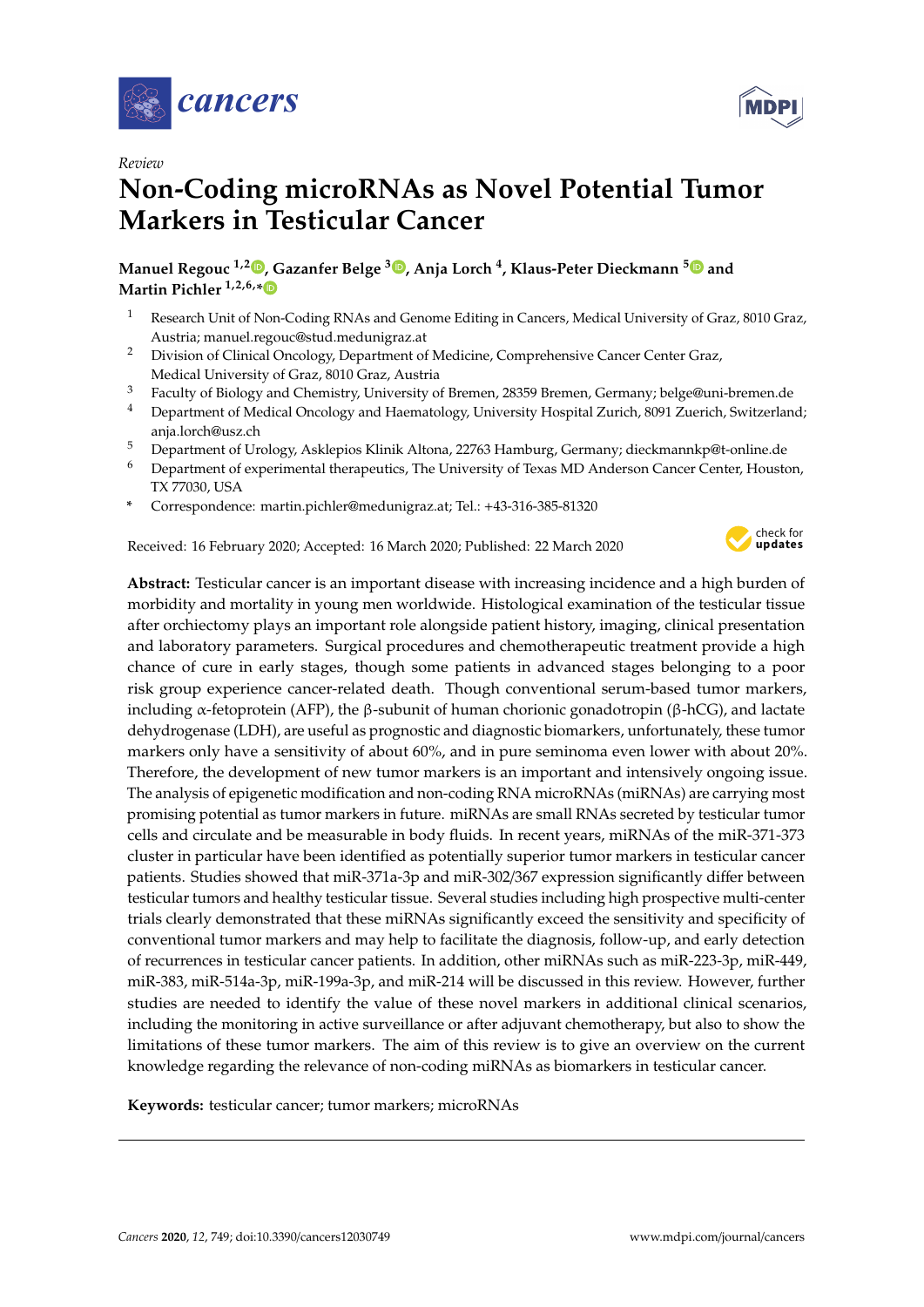#### **1. Introduction**

Testicular cancer is one of the most important neoplasms in adolescent and young adults with the highest incidence between the ages of 15 to 35 years [\[1\]](#page-10-0). The histological distinction of different testicular tumors is crucial for further therapies and prognosis. The International Agency for Research in Cancer of the World Health Organization (WHO) classified these tumors and has divided them into numerous sub-groups. In addition to sex cord-stromal tumors (Leydig cell tumor and Sertoli cell tumor), testicular germ cell tumors (TGCTs) play the most important clinical role due to frequent occurrence and the potential to cure malignant tumors even in the metastatic setting since the early introduction of Cisplatin-containing chemotherapy [\[2,](#page-10-1)[3\]](#page-10-2). Mostly unknown environmental factors and some well-known risk factors like undescended testes and a positive family history led to a doubling of the incidence over the last forty years [\[3\]](#page-10-2). Despite the high cure rates achieved with the introduction of cisplatin-containing regimen, many short-term as well as long term toxicities are described. The proper management include the risk-stratification with regard to thromboembolism, cardiovascular toxicity and neutropenic complications [\[4](#page-10-3)[–6\]](#page-10-4). Even elderly patients with metastatic TGCT can achieve high cure rates similar to younger patients if they tolerate risk-adapted chemotherapy [\[7\]](#page-10-5).

While clinical examination, scrotal ultrasound and high-resolution computed tomography (CT) are the diagnostic mainstays, the clinical relevance of serum tumor markers is unsurpassed.  $\alpha$ -fetoprotein (AFP) and the β-subunit of human chorionic gonadotropin (β-hCG) and Lactate dehydrogenase (LDH) are measured in a standardized way for any suspect testicular cancer [\[1\]](#page-10-0). The high sensitivity and specificity of β-hCG and AFP allow to make statements about the diagnosis, histology, classification, and prognosis of TGCTs. These markers are also useful to monitor patients and to track the course of the disease after active surveillance or disease recurrence. However, depending on the tumor type and co-morbidities, false positive or false negative results can occur [\[8](#page-10-6)[,9\]](#page-10-7). Therefore, a lot of effort has been spent to discover and develop novel tumor markers with improved specificity and sensitivity [\[10\]](#page-10-8). One promising approach is to analyze blood for circulating microRNAs (miRNAs). miRNAs are single stranded molecules with a length of 19-22 nucleotides with a specific sequence that may have significant effects on carcinogenesis as post-transcriptional regulators. Especially miRNAs of the miR-371-373 cluster (but also others, including miR-223-3p, miR-449, miR-383, miR-514a-3p, miR-199a-3p, miR-214) are considered potential new tumor markers [\[11\]](#page-10-9). Therefore, the search and validation of these novel tumor markers in different disease settings is currently intensively followed worldwide [\[12\]](#page-10-10). In this review, the clinical relevance of already available serum markers is discussed and compared with new markers and detection methods, such as the quantification of miRNAs, in order to highlight new diagnostic options.

#### **2. Discussion**

#### *2.1. Biomarkers as Novel Diagnostic Tools*

The serum tumor markers  $\beta$ -hCG, LDH and AFP are already part of the TNM classification (UICC, 2016, 8th edition) thus influence the staging of tumors in clinical practice [\[13\]](#page-10-11). The problem with these markers is the lack of sensitivity and specificity: only 20–30% of pure seminomas produce β-hCG and only every second non-seminoma TGCT has elevated LDH, AFP, or β-hCG levels [\[9\]](#page-10-7). In addition, false-elevated levels may be caused by other solid tumors (pancreas, liver, stomach, kidneys) or by smoking marijuana, which further complicates follow-up [\[14\]](#page-10-12).

Due to the uncertainty of current biomarkers, additional markers specifically produced by TGCTs are sought to minimize the number of false negative/positive results. This includes the study of epigenetic alteration of the tumors. Altered DNA methylation and histone modifications, changes in the chromatin remodeling system, and specifically miRNAs, may provide predictive and prognostic information about TGCTs in the future [\[15\]](#page-11-0). Several studies have already shown that the cluster miR-371-373 and miR-367 have a significantly higher sensitivity and specificity than the conventional serum markers [\[16\]](#page-11-1).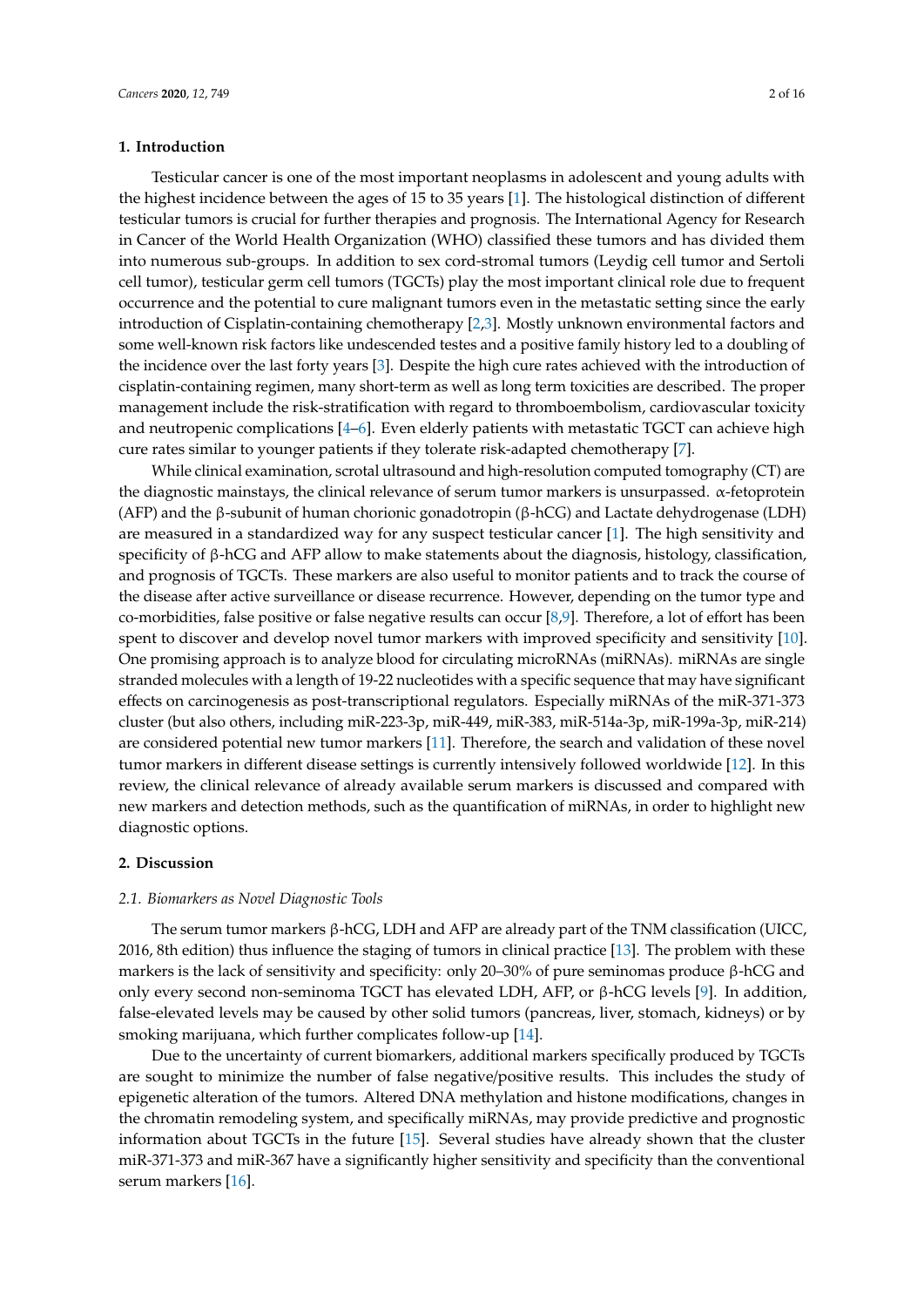In the next part, conventional markers are compared with the miRNA clusters to make statements about the new, possibly better, tumor markers.

#### *2.2. Alpha-Fetoprotein*

Alpha Fetoprotein (AFP) is a 609 amino acid (aa) long glycoprotein that consists of a signal peptide and a main chain. It belongs to the group of serum albumins and occurs mainly as a monomer. Copper, nickel, fatty acids and, to a lesser extent, estrogens can bind to AFP [\[17\]](#page-11-2). AFP has a serum half-life of 5–7 days and normalizes after 3–4 weeks in TGCT patients after therapy [\[18\]](#page-11-3). AFP reaches its maximum concentration at week 13 during pregnancy and is mostly produced by yolk sac [\[19\]](#page-11-4). For this reason, elevated AFP levels are not found in pure seminoma or trophoblastic tumors, but in 90% of yolk sac tumors and sometimes in embryonal carcinomas. Nonetheless, liver disease, other solid tumors with AFP production, or a genetic persistence of AFP may also lead to increased levels [\[14\]](#page-10-12).

Results by Klepp et al. have shown that normal AFP levels preoperatively indicate a lack of yolk sac histology [\[20\]](#page-11-5). AFP often cannot predict a recurrence in Stage I TGCTs, but allows a prognosis estimation and monitoring together with LDH and  $β$ -hCG which is useful in advanced tumors. AFP is the most important conventional marker in late relapses of non-seminomatous tumors [\[14\]](#page-10-12).

#### *2.3.* β*-subunit of Human Chorionic Gonadotropin*

Human chorionic gonadotropin (HCG) is a peptide hormone that consists of a nonspecific alpha subunit, which is also part of the thyroid stimulating hormone (TSH), luteinizing hormone (LH) and follicle stimulating hormone (FSH), and a specific 137 aa beta subunit, of which several protein variants exist [\[21,](#page-11-6)[22\]](#page-11-7). The serum half-life of β-hCG is approximately 18–36 hours [\[18\]](#page-11-3).

The syncytiotrophoblasts of the placenta produce  $β$ -hCG in pregnant women. These cells can also occur in testicular cancer and produce β-hCG, so that pathologically high serum levels can be measured. Increased levels are always found in choriocarcinomas, 40–60% in embryonic carcinomas, and 10–30% in seminomas. β-HCG can be used for prognosis estimation and further monitoring. If the β-hCG level increases despite therapy, a complete staging including the contralateral testis and brain should be examined for possible metastasis or neoplasm. Elevated levels over 6 weeks are associated with poor survival [\[14,](#page-10-12)[21\]](#page-11-6).

An orchiectomy can lead to hypogonadism with a reduced testosterone level, which causes increased levels of LH by feedback with the pituitary gland. Cross-reactions of LH in β-hCG assays can simulate elevated levels. During the first days of treatment of TGCTs with chemotherapy may transiently increase the serum marker due to the destruction of the tumor cells ("surge phenomenon"). Like AFP, β-hCG can be produced by other tumors and thus influence diagnostics and should be considered when decision making is based on this tumor marker [\[23\]](#page-11-8).

#### *2.4. Lactate Dehydrogenase*

L-lactate dehydrogenase (LDH) is an approximately 35,000 kDa enzyme that is ubiquitous in the cytoplasm of cells. LDH catalyzes the reversible reaction of pyruvate to lactate with the help of the cofactor NAD<sup>+</sup>/NADH and is involved in energetic processes such as glycolysis and gluconeogenesis [\[24](#page-11-9)[,25\]](#page-11-10). The half-life of LDH is approximately 24 h [\[26\]](#page-11-11).

In general, cell death and the consequent leakage of LDH from the cell may increase serum levels. LDH is therefore very unspecific, since cell lysis can also occur in myocardial infarction, liver and kidney diseases, hemolysis, as well as in other cancers [\[23\]](#page-11-8). Elevated LDH levels are associated with the tumor lysis syndrome that can occur due to rapid disintegration of tumor cells after treatment with chemotherapeutics. LDH is rather nonspecific and may only have an impact on the treatment of TGCTs in conjunction with other markers and diagnostic criteria [\[27\]](#page-11-12).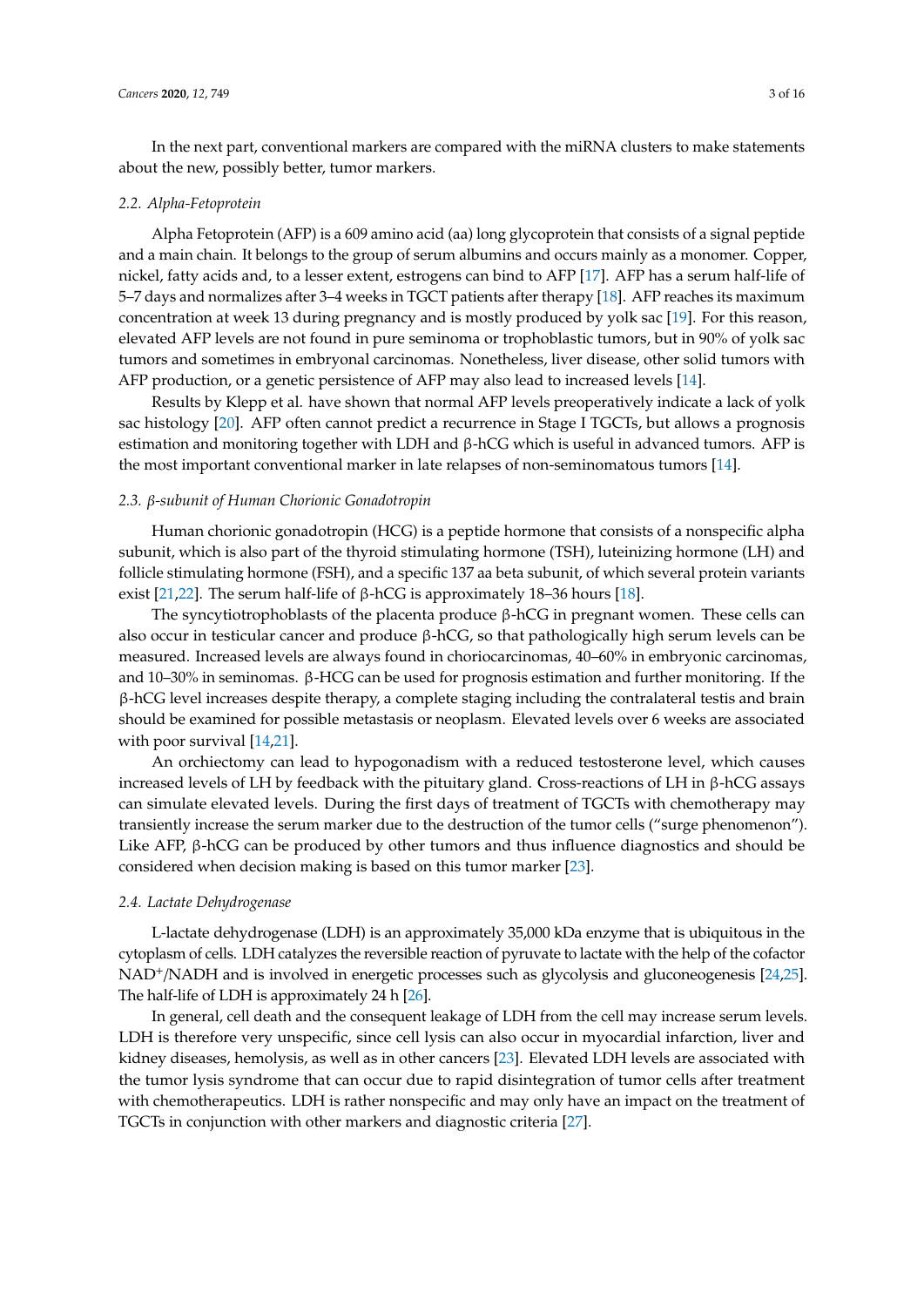#### *2.5. Placental Alkaline Phosphatase*

Placental alkaline phosphatase (PLAP) is one of four isoenzymes (intestinal, germ cell, non-specific type) that is not used in TNM classification due to the high number of false positive results [\[28,](#page-11-13)[29\]](#page-11-14). Physiologically, PLAP is produced by primordial germ cells (PGCs), syncytiotrophoblastic cells and gonocytes. Also, in seminomas, yolk-sac tumors and embryonal carcinomas, expression can take place whereas in teratomas elevated PLAP values are usually not found. Due to the low sensitivity, PLAP is no longer recommended by guidelines, though in seminoma, the sensitivity is higher than the conventional used markers. Nevertheless, the unsolved issue with PLAP is mainly due to the increased PLAP secretion of alveolar tissue in smokers, which allows 10-fold increased levels to be measured, and is a common source for misleading results [\[14,](#page-10-12)[28\]](#page-11-13).

#### *2.6. DNA Methylation and Histone Modification*

The previously described conventional TGCT markers, namely AFP, β-hCG, LDH, and PLAP, can be determined by serological examination. Another possibility is direct examination of tumor cells using immunohistochemical diagnostics. Testicular tumors have altered epigenetic patterns compared to somatic cells, which could subsequently be considered as tissue-based or circulating tumor markers [\[15\]](#page-11-0).

In the development of the testis, hypomethylated germ cells appear in the early phase and hypermethylation in mature phases. Genomic hypomethylation is generally found in tumors and hypermethylation at certain loci. The degree of methylation is highly dependent on the differentiation of TGCTs. Hypomethylation increases with the dedifferentiation of testicular cancer. There are also differences between the tumor entities: Embryonic carcinomas are moderately methylated, while teratomas and choriocarcinomas have highly methylated genomes [\[30\]](#page-11-15). The degree of methylation of CpG islands differs in that most of the chromatin in TGCTs lose their strong methylation, while other normally not methylated CpG sites are hypermethylated [\[31\]](#page-11-16). The CpG islands of *XIST* (X-inactive specific transcript) gene (encoded for a long non-coding RNA) are methylated in somatic cells and unmethylated in TGCTs. Non-coding regions such as Long Interspersed Nuclear Elements (LINE1) and also promoters may have different methylation patterns in testicular cancer [\[15,](#page-11-0)[32\]](#page-11-17). Altered CpG methylation was detected by Ellinger et al. in cell-free circulating tumor DNA in serum. Hypermethylation of *APC*, *p16,* and *PTSG2* genes show high specificity and may be potential biomarkers [\[33\]](#page-11-18). Moreover, 5-methylcytosine of the CpG islands can also be detected by immunohistochemistry [\[34\]](#page-11-19).

Methylation and other modifications also occur in histones, which reorganize the chromatin. These are necessary to maintain cell integrity and prevent transformation to TGCTs. The changes in chromatin are manifold and make it difficult to identify tumor markers. Overexpression of DNA methyltransferase I (DNMT1) may result in silencing of tumor suppressor genes [\[35\]](#page-11-20). Altered histone methylations increase the expression of proto-oncogene *POU5F1*, which is detectable in embryonal carcinomas and seminomas [\[36\]](#page-11-21). Silencing of tumor suppressor *RASSF1A* was observed by histone modifications (loss of trimethylation of H3K9) at the promoter. Nonetheless, the current data is insufficient to use histone modification as a biomarker [\[15\]](#page-11-0).

#### *2.7. MicroRNAs as Novel Emerging Biomarkers*

MicroRNAs (miRNAs) are a group of molecules that are currently under intense research and have high likelihood for potential tumor markers [\[12\]](#page-10-10). In contrast to the long non-coding RNAs, miRNAs belong to the group of short non-coding RNAs and have been involved in the pathogenesis of many types of cancer [\[37–](#page-12-0)[39\]](#page-12-1). This group of RNAs has an average length of 22 nucleotides that do not code for proteins (non-coding RNA). miRNAs attach mRNAs by complementary base binding and can post-translationally control the expression of proteins in cells [\[12](#page-10-10)[,40\]](#page-12-2). miRNAs affect a variety of molecular processes and are necessary for the proper development of tissues, drug resistance and immune response [\[41–](#page-12-3)[44\]](#page-12-4). miRNAs can prevent the transformation to cancer, but in the case of abnormal expression patterns, they may also promote it. Thus, miRNA clusters were found that are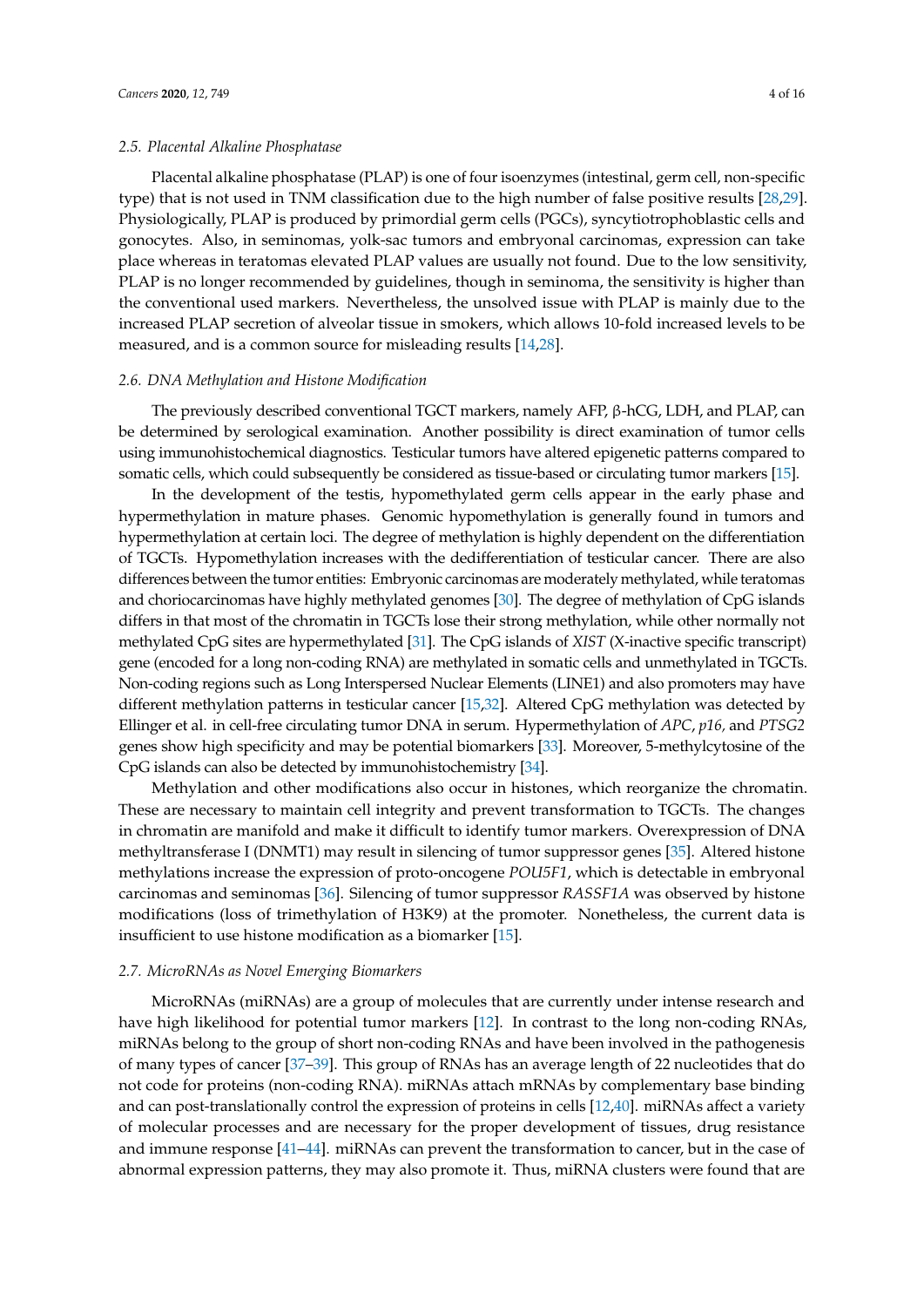only expressed higher in TGCTs regardless of histologic type, age of patients and localization [\[27\]](#page-11-12). miRNAs are extracellular signal molecules for cell-cell communication, which are also secreted by tumor cells in the blood and are thus easily detectable. miRNAs are resistant to RNase A and are therefore stable in serum [\[45\]](#page-12-5). The detection of miRNA was also successful in other body fluids such as urine, saliva, breast milk, seminal plasma, and cerebrospinal fluid. miRNAs are generally present in two states, either in combination with the AGO2 protein, or are found unbound in vesicles [\[46–](#page-12-6)[48\]](#page-12-7). They are secreted by cells in the context of regulatory processes or intracellular communication, but can also be released by cell death. miRNAs can affect other cells in an autocrine, paracrine or endocrine manner. The penetration of miRNAs into the cell is not yet fully understood. Presumably, this takes place via endocytosis or a receptor-dependent uptake [\[41\]](#page-12-3). There have been several examples of miRNAs and their respective functions, but just to highlight some of them, Schwarzenbacher and colleagues identified miR-1287-5p as significantly down-regulated in breast cancer and cancer stem cells. They were able to show that miR-1287-5p significantly decreased cellular growth, cells in S phase of cell cycle, anchorage-independent growth, and tumor formation in vivo. By identifying PI3Kinase pathway as a main regulated pathway, they also suggest a possible pharmacological link to miR-1287-5p [\[49\]](#page-12-8). Another example of the involvement of miRNAs in human cancer comes from a work published by Pichler and colleagues. In their genome-wide analysis of the Cancer Genome data set, the authors identified six miRNAs (miR-92b-3p, miR-188-3p, miR-221-5p, miR-331-3p, miR-425-3p, and miR-497-5p) as strong predictors of survival in colorectal cancer. One of them, miR-188-3p increased the migratory behavior of colorectal cancer cells in vitro and metastases formation in vivo. Furthermore, the authors could link miR-188-3p to MLLT4, a novel identified player involved in colorectal cancer cell [\[50\]](#page-12-9).

miR-302, miR-367 and miR-371-373 clusters already provide high specificity (>99%) and are the most promising candidates for TGCT markers [\[11,](#page-10-9)[27,](#page-11-12)[34\]](#page-11-19).

#### 2.7.1. miR-302 Cluster

miR-302 cluster plays an important role in the regulation of the cell cycle in embryonic (ESC) and pluripotent stem cells (PSC). miR-302 can interact with cell cycle promoters and inhibitors, thereby affecting the rapid proliferation of these cells [\[51\]](#page-12-10). In addition, they regulate epigenetic processes (histone methylations) and signaling cascades such as the Akt/PKB signaling pathway [\[52\]](#page-12-11). High miR-302 expression is mainly found in teratomas where it suppresses the oncogenic driver Akt. As a consequence, there is less inhibition of the pluripotent transcription factor OCT4 by Akt. Conversely, downregulation of miR-302 or overexpression of Akt in PSCs results in low expression of OCT4. High OCT4 levels are necessary for the pluripotent capabilities of PSCs, but are also a factor that promotes teratoma formation. miR-302 also inhibits the expression of other cell cycle inhibitors (CDK2, CDK4) and thus accelerates the transition from G1 phase to S phase. Expression in ESCs decreases rapidly after differentiation [\[51,](#page-12-10)[53](#page-12-12)[,54\]](#page-12-13).

A study published by Das et al. has shown that miR-302 cluster is highly expressed specifically in embryonic carcinomas. In contrast to low expression of miR-302 in colon, stomach and liver carcinomas, only in TGCT patients have been found increased miR-302 in the blood [\[55–](#page-12-14)[57\]](#page-13-0). In TGCT cell lines treated with cisplatin, expression of miR-302a-3p, miR-302b-3p and miR-302c-3p decreased [\[53\]](#page-12-12). Sprouty RTK Signaling Antagonist 4 (SPRY4] is a potential oncogene that may be overexpressed in TGCT and affect the PI3K/Akt signaling pathway. Inhibition of miR-302 suppresses SPRY4, which subsequently decreases cell growth and invasion [\[53\]](#page-12-12). These results indicate a possible role of miR-302 in the development of TGCTs [\[58\]](#page-13-1).

The miR-302 cluster consists of four individual miRNAs (miR-302a, miR-302b, miR-302c, miR-302d), which differ in part only by a few nucleotides. Therefore, precise methods are needed to differentiate these miRNAs from one another during serum analysis. Murray et al. found elevated miR-302 levels in blood tests in all TGCT patients studied. When using a multiplex real-time polymerase chain reaction (qRT-PCR), no cross-reactions between the miRNAs were detected [\[59\]](#page-13-2). However, more studies are needed to confirm the potential of miR-302 as a tumor marker.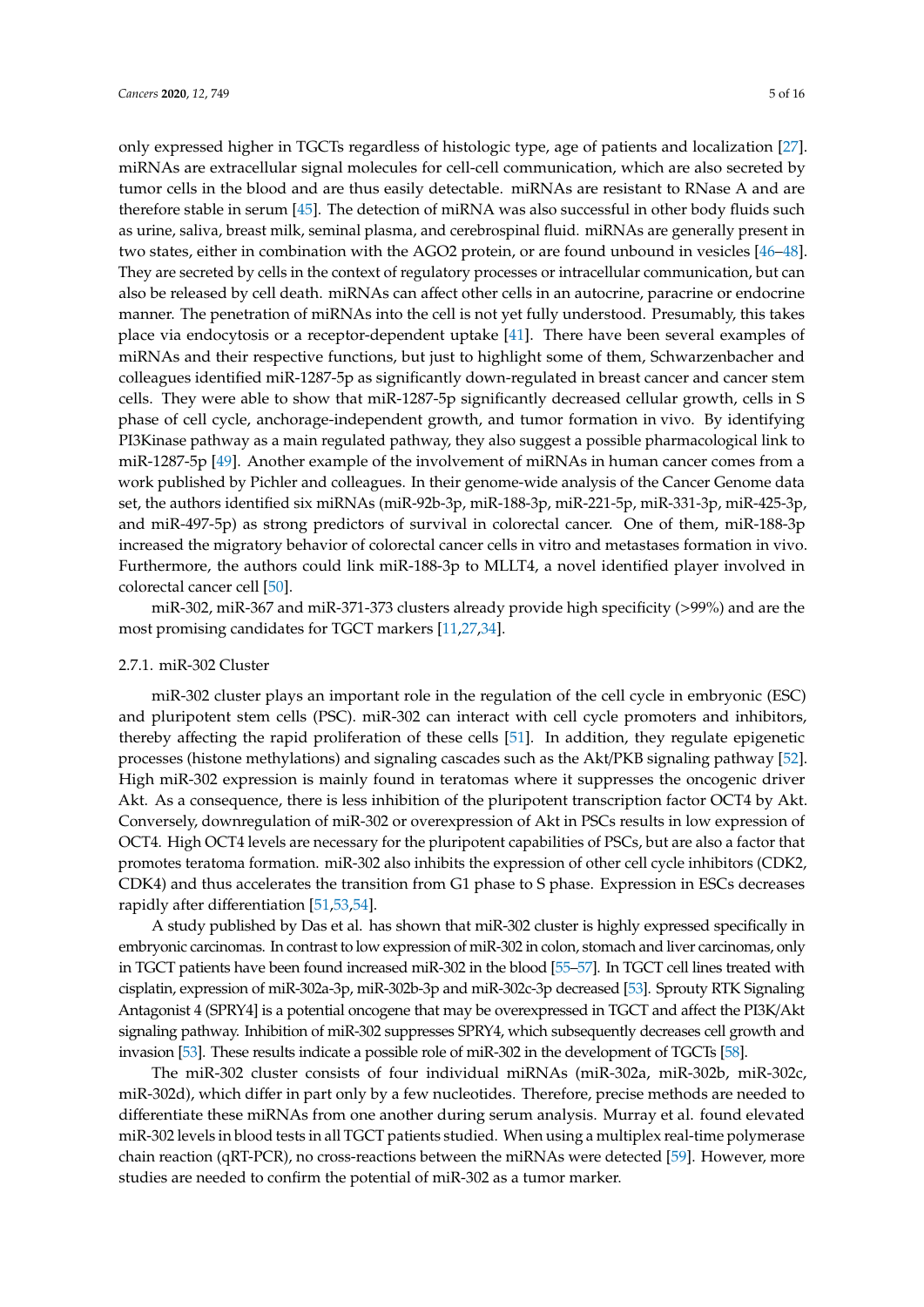#### 2.7.2. miR-367

miR-367 is a miRNA that is closely associated with the miR-302 cluster and therefore often summarized (miR-302/367 cluster). miR-367 differs slightly in sequence with the miR-302 cluster, but they have similar mRNAs as targets [\[52\]](#page-12-11). The common seed sequence of miR-302a-d is "AAGUGCU", while miR-367 shares the sequence "AUUGCAC" with miR-92a-1 and miR-92a-2. The physiological functions of miR-302/367 cluster include the control of nodal signaling pathway and the cell cycle. Decreased miR-302/367 expression was found in GCTs and yolk sac tumors and correlates negatively with the expression level of tumor suppressor protein P63 [\[60\]](#page-13-3).

In a study by Syring et al., the miR-367-3p serum level was determined in 76 patients with TGCT and in 84 healthy patients. TGCT patients had a significantly increased miR-367-3p level. However, there was no difference from miR-302 level between both groups. Stage I and II TGCTs had significantly lower miR-367-3p levels than advanced tumors (Stage III). miR-367-3p was more elevated in seminomas than in non-seminomas. After performing orchiectomy, miR-367-3p decreased or was no longer detectable [\[61\]](#page-13-4). Another study in pediatric germ cell tumors analyzing cerebrospinal fluid and serum demonstrated that a four-serum miRNA panel (miR-371a-3p, miR-372-3p, miR-373-3p and miR-367-3p) possesses high sensitivity/specificity for diagnosing pediatric extracranial malignant GCT, allows early detection of relapse of a testicular mixed malignant germ cell tumor, and distinguishes intracranial malignant germ cell tumors from intracranial non-germ cell tumours at diagnosis [\[62\]](#page-13-5). Another study reported impressive data by including miR-373-3p and 367-3p serum levels to detect germ cell tumors in 250 patients with an area under the curve (AUC) of 0.962, with a 90% sensitivity and 91% specificity. Their assay, which they called ampTSmiR, was not suitable to detect pure teratoma as well as the precursor of TGCC, i.e., germ cell neoplasia in situ (GCNIS) [\[63\]](#page-13-6). There was no detection in blood in patients with benign testicular lesions [\[61\]](#page-13-4). However, miR-371-3p seems to outperform the high sensitivity of miR-367-3p in germ cell tumor patients [\[64\]](#page-13-7). Though some retrospective studies propose superiority of miR-371-3p to predict viable tumor tissue after chemotherapy and disease [\[65\]](#page-13-8) recurrence after curative treatment [\[16\]](#page-11-1), others propose a value for miR-367-3p in indicating chemotherapy-refractory disease [\[66\]](#page-13-9). Summarizing, a definitive answer whether miR-367-3p will add additional value when supplemented to miR-371-3p or used under certain clinical scenario has still to be clarified.

#### 2.7.3. miR-371-373 Cluster

The miR-371-373 cluster includes one of the most promising miRNAs that could emerge as a routinely used biomarker in the diagnosis of testicular cancer. This cluster consists of three miRNAs (miR-371, miR-372, and miR-373), all located at chromosome 19. Aberrant (up-regulation) expression of miR-371-373 was found mainly in TGCT patients [\[67\]](#page-13-10), but this cluster has also a prognostic value in other types of cancers or diseases: miR-371 and miR-372 may play a role in the diagnosis of gastric and pancreatic cancer, while miR-373 influences the metastasis of breast cancer by regulating migration and invasion [\[68\]](#page-13-11). MiR-371-373 and miR-302 clusters are universally overexpressed in malignant GCTs and coordinately down-regulate mRNAs involved in biologically significant pathways [\[69\]](#page-13-12).

The miR-371-373 cluster is linked to the Wnt/β-catenin pathway via a feedback loop and helps maintain the characteristics of stem cells. The substitution of mutant p53 and inhibition of Ras-induced senescence are functions of miR-371-373 up-regulation in TGCTs [\[70\]](#page-13-13). Patients with p53-positive TGCTs and upregulated miR-371-373 are less resistant to chemotherapy and radiation treatment [\[70–](#page-13-13)[73\]](#page-13-14).

#### 2.7.4. miR-371a-3p

Numerous studies described miR-371a-3p as a suitable tumor marker in TGCT patients in follow-up, recurrence detection, prognosis, diagnostics, and staging.

First evidence for the potential of this miRNA for TGCT detection came from Dieckmann et al. in a small cohort of TGCT patients. In this study, the authors reported much higher serum levels of miRNA-371-3p in TGCT patients than in healthy controls. Moreover, the serum levels dropped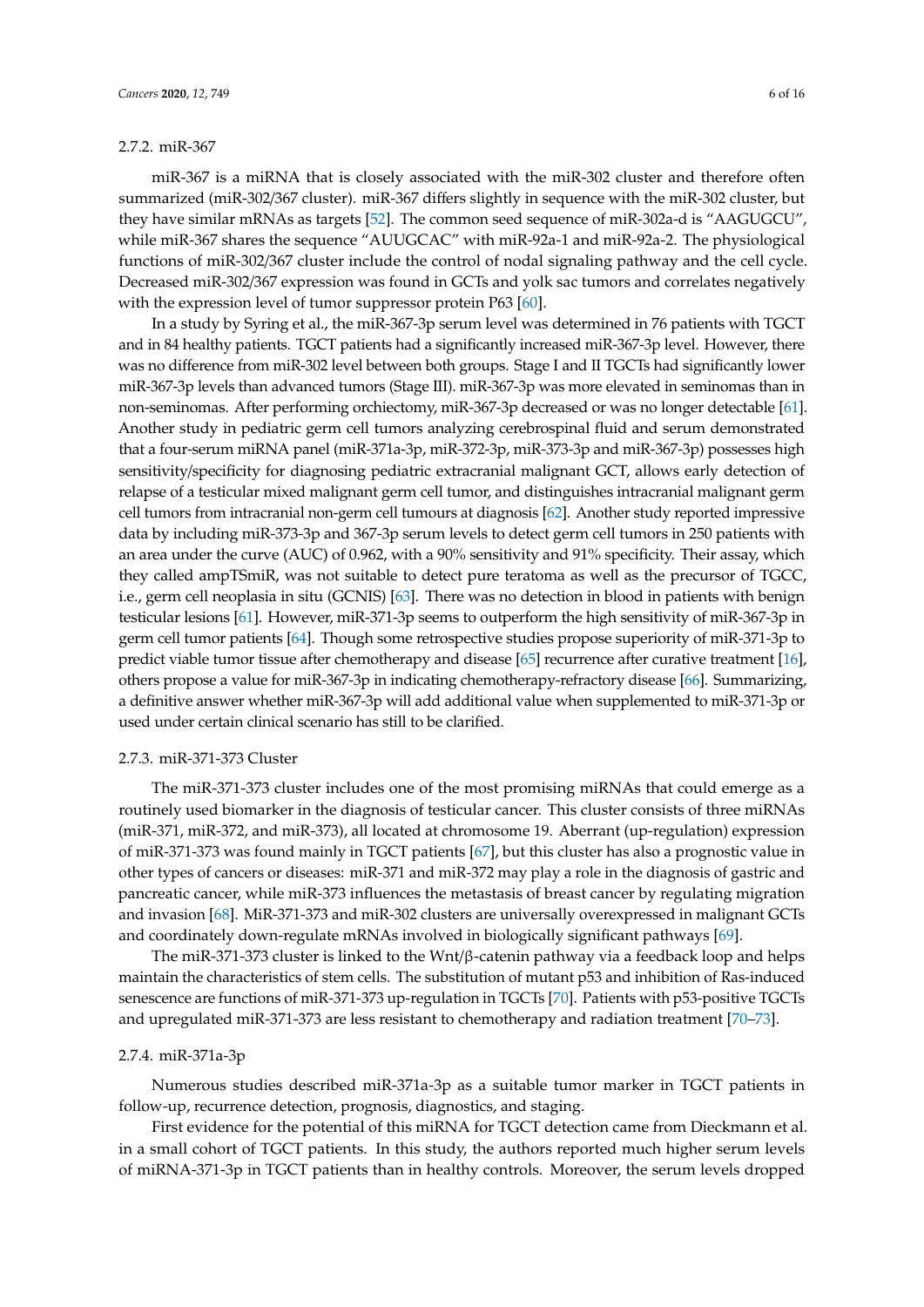post-operatively in stage I patients, and after systemic chemotherapy treatment in advanced stages, though no correlation was found between the extent of miRNA expression in tissue and the values measured in matching serum [\[74\]](#page-13-15).

In a study of 28 patients with seminoma or non-seminomatous stage I tumors, significantly increased levels of miR-371 and miR-372 were found, while miR-302 and miR-373 cluster showed no significant differences compared to the control group [\[75\]](#page-14-0).

A study performed by Vilela-Salgueiro et al., described the differential expression of miR-371a-3p in various testicular tumor entities. Therein, 119 patients with TGCT were examined after orchiectomy and miR-371a-3p was extracted from the histological sections of the tumors and quantified by qRT-PCR. In tumors with germ cell neoplasia in situ (GCNIS) as precursor, as well as in non-GCNIS tumors, no association was found between the expression of miR-371a-3p and the level of serum markers, tumor stage and age of the patients [\[73\]](#page-13-14). When comparing with the control group (normal testis tissue), significantly increased miR-371a-3p levels were found in TGCTs. In seminomas, the highest expression was measured, followed by embryonic carcinomas. In general, TGCTs with GCNIS as precursor displayed higher expression than non-GCNIS tumors. The expression level of miR-371a-3p was only slightly increased in teratomas. The prepubertal and post-pubertal types of yolk sac tumors showed no difference in expression. Nonetheless, higher levels of miR-371a-3p expression were found in all tumor types than in healthy tissue [\[73\]](#page-13-14).

Another study examined serum levels of miR-371a-3p in patients with GCNIS. Therein, 50% of patients with GCNIS had elevated serum levels of miR-371a-3p, while miR-367 was not elevated. After treatment of the patients, miR-371a-3p dropped to normal. Since only one in two patients with precursors of TGCTs had elevated serum levels and there were also contradictory results reported from other research groups, miR-371a-3p cannot replace a biopsy to differentiate between pre-cursor lesions and TGCT, but it may help with unclear histological results [\[63](#page-13-6)[,76\]](#page-14-1). A recently published case report suggest a discriminative power of miR-371a-3p to differentiate between unspecific AFP elevations [\[77\]](#page-14-2).

Spiekermann et al. examined the serum miR-371a-3p levels from the blood of the testicular vein and cubital vein in TGCT patients and compared them to patients with testicular disease (hydrocele, epididymitis) or other solid tumors. Patients with Stage I TGCT had significantly increased miR-371a-3p levels compared to patients with other solid tumors, but there was no substantial difference in GCNIS patients. Interestingly, in the testicular vein blood samples, miR-371-3p levels were at a much higher level than in the cubital vein samples, indicating a possible main origin of the circulating miRNA. The serum values also correlate with the tumor stage, so that the highest miR-371a-3p values were found in serum and pleural effusion of stage III TGCT patients [\[78,](#page-14-3)[79\]](#page-14-4). After orchiectomy, miR-371a-3p serum levels decreased by over 97% within 24 hours and over 99% in 72 hours. This is due to the short half-life of miRNAs, which was observed for both, seminomas and non-seminomatous tumors [\[80\]](#page-14-5). In advanced TGCT similar results were obtained, however, the influence of metastases on the miR-371a-3p level was not fully examined [\[80\]](#page-14-5).

The expression of miR-371a-3p in the seminal plasma was not significantly different between TGCT patients and healthy patients. However, the miR-371a-3p level in the seminal plasma compared to the serum in healthy men is greatly increased and correlates directly with the sperm concentration. Thus, miR-371a-3p not only plays a role in TGCT diagnostics, but could also serve as a biomarker for male infertility [\[81\]](#page-14-6).

A prospective study investigated serum levels of miR-371a-3p, miR-372, and miR-373-3p in 24 patients with seminoma and non-seminomatous tumors. All three miRNAs had significantly higher serum levels before orchiectomy than postoperatively, with miR-371a-3p decreasing most rapidly after surgery. In two cases there was no decrease of miR-372 and miR-373-3p. As already described by Spiekermann et al., elevated serum levels in the blood from the testicular vein were also found here. miR-371-373 expression decreased in patients with Stage II/III TGCT after chemotherapy [\[74\]](#page-13-15).

In a large-scale prospective multicenter study, the serum levels of miR-371a-3p in a total of 616 patients with TGCT at different stages and 258 healthy men were recorded and compared with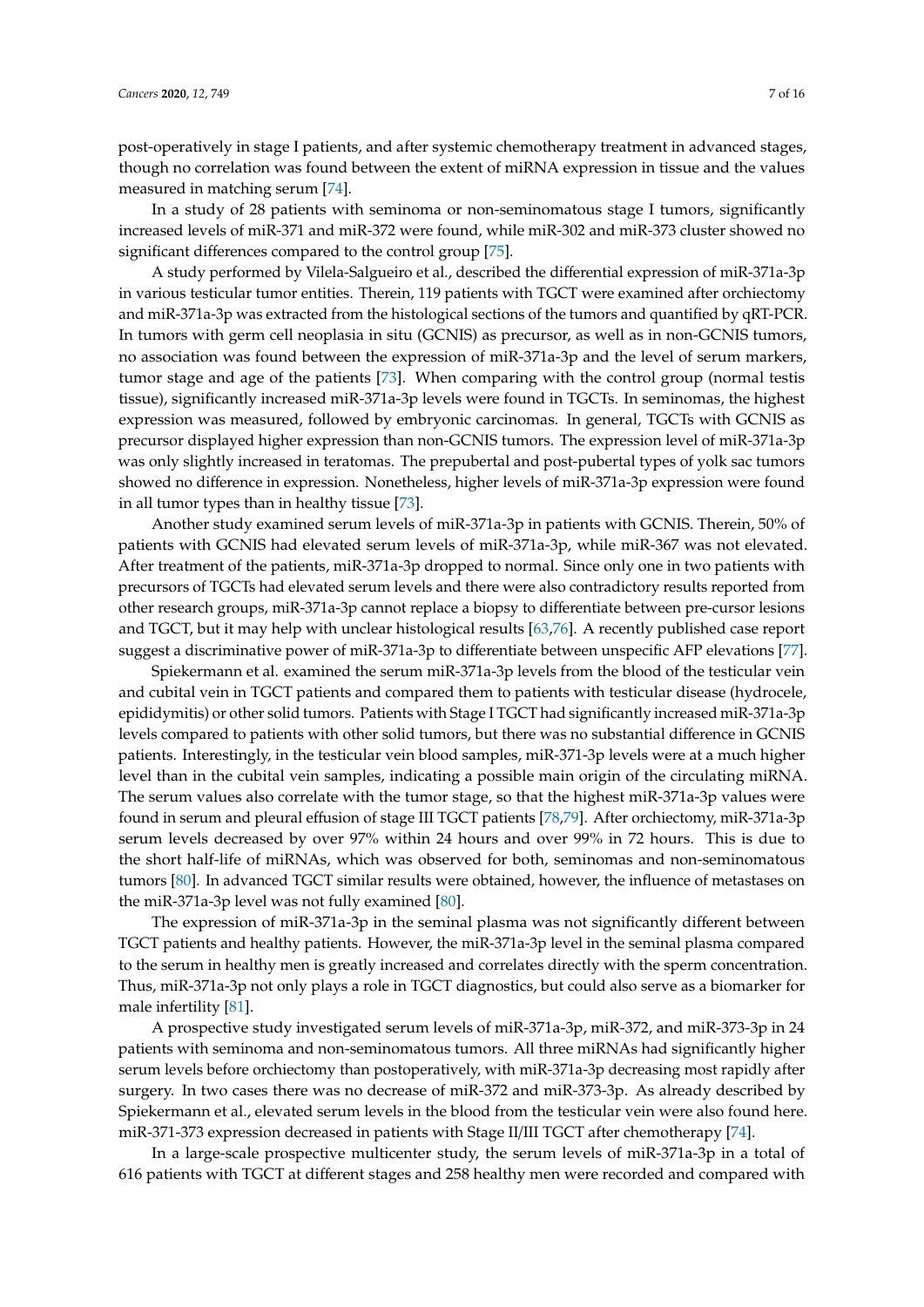AFP, β-hCG, and LDH. As with the previously described studies and validated for the first time in a prospective manner, increased miR-371-3p levels were found in all tumor subtypes except teratoma. miR-371-3p levels were highest in seminoma and increase with a higher stage of the tumor disease. At each stage of the tumor there was a decrease in serum miR-371a-3p after chemotherapy or orchiectomy, but the miR-371-3p level decreased more rapidly in earlier stages. This can be attributed to metastases, which probably express miR-371a-3p. In two patients who did not survive due to tumor progression, increasing miR-371a-3p levels were measured, so the serum level is likely to be associated with tumor size and disease progression [\[82\]](#page-14-7).

These results confirmed the importance of miR-371a-3p in the diagnosis of metastases and monitoring of TGCTs treatment course. However, there are also limitations of this marker highlighted in this study: In stage I teratomas, miR-371a-3p could not be detected. In pure seminomas less than 1 cm in size, expression was found in only about 60% [\[82\]](#page-14-7).

The majority of all TGCT patients are cured by the treatment, but in about 10% of cases there is a recurrence [\[3\]](#page-10-2). The monitoring of miR-371a-3p serum levels may be useful in the early detection of recurrences. In a retrospective study, seminoma patients with recurrence were found to have elevated miR-371a-3p serum levels compared to patients without relapse. This significant difference was not found for miR-367-3p, AFP, β-hCG and LDH. In teratoma patients, miR-371a-3p was not detected. Measurement of miR-371a-3p at defined pre-treatment times, after orchiectomy and chemotherapy, as well as in follow-up, may allow early detection of recurrences, especially in seminoma patients [\[16\]](#page-11-1).

Mego et al. described the influence of miR-371a-3p on progression-free-survival (PFS) and overall survival (OS) of TGCT patients. In general, an association was again found between pre-therapeutic miR-371-3p levels and retroperitoneal lymph node metastases, distant metastases, and high stage. In non-seminomatous tumors, a negative miR-371a-3p level before treatment was associated with better OS and PFS. Similarly, negative miRNA levels in advanced tumors show a positive influence on survival. No association was found between miR-371a-3p and conventional tumor markers. However, the prognostic value of negative tumor markers in seminoma patients was questionable in this study [\[83\]](#page-14-8).

Discussing the quantification of miR-371-3p, mainly RT-qPCR-based assays were used. The samples are usually normalized by deltaCt method via a reference gene, ideally which is an endogenous miRNA. miR-20a-5p, miR-30b-5p, miR-93-5p and miR-191-5p were proposed as reference miRNAs and were commonly used in the analysis of miR-371a-3p and miR-372-3p [\[62](#page-13-5)[,64](#page-13-7)[,84\]](#page-14-9). Hemolysis of red blood cells during sampling can lead to misleading results in the measurement. Measurements showed that hemolysis increased the concentration of reference miRNAs in the serum. As a further consequence, the determination of miR-371a-3p and miR-372-3p (which themselves are not affected by hemolysis) can be falsified, thus adversely affecting the diagnosis. Therefore, hemolysis and any kind of contamination of the samples should be avoided, or other miRNAs should be considered as endogenous calibrators and normalizers [\[85\]](#page-14-10).

In summary, miR-371a-3p is currently considered a very suitable tumor marker for TGCTs, although further prospective studies have to follow in order to identify advantages and limitations [\[86\]](#page-14-11).

#### 2.7.5. miR-372/373

In contrast to miR-371a-3p, miR-372 and miR-373 seem to be inferior biomarkers with a minor role. Although the expression of miR-372 and miR-373 differ in patients with healthy testes and those with TGCT, the diagnostic performance of miR-371a-3p is much better. In a study of different serum miRNAs in TGCTs, the highest measurable levels were miR-371a-3p and these correlated most with the occurrence of testicular tumors (miR-371a-3p > miR-372a-3p > miR-373a-3p) [\[62\]](#page-13-5).

Although miR-372 and miR-373 are unlikely to play a role as future tumor markers, they indeed play important role in tumorigenesis. Up-regulation of miR-372/373 leads to the suppression of Large Tumor Suppressor Kinase 2 (LATS2) and subsequently to indirect inhibition of p53, allowing mutations to accumulate in the tumor cell [\[68](#page-13-11)[,70\]](#page-13-13).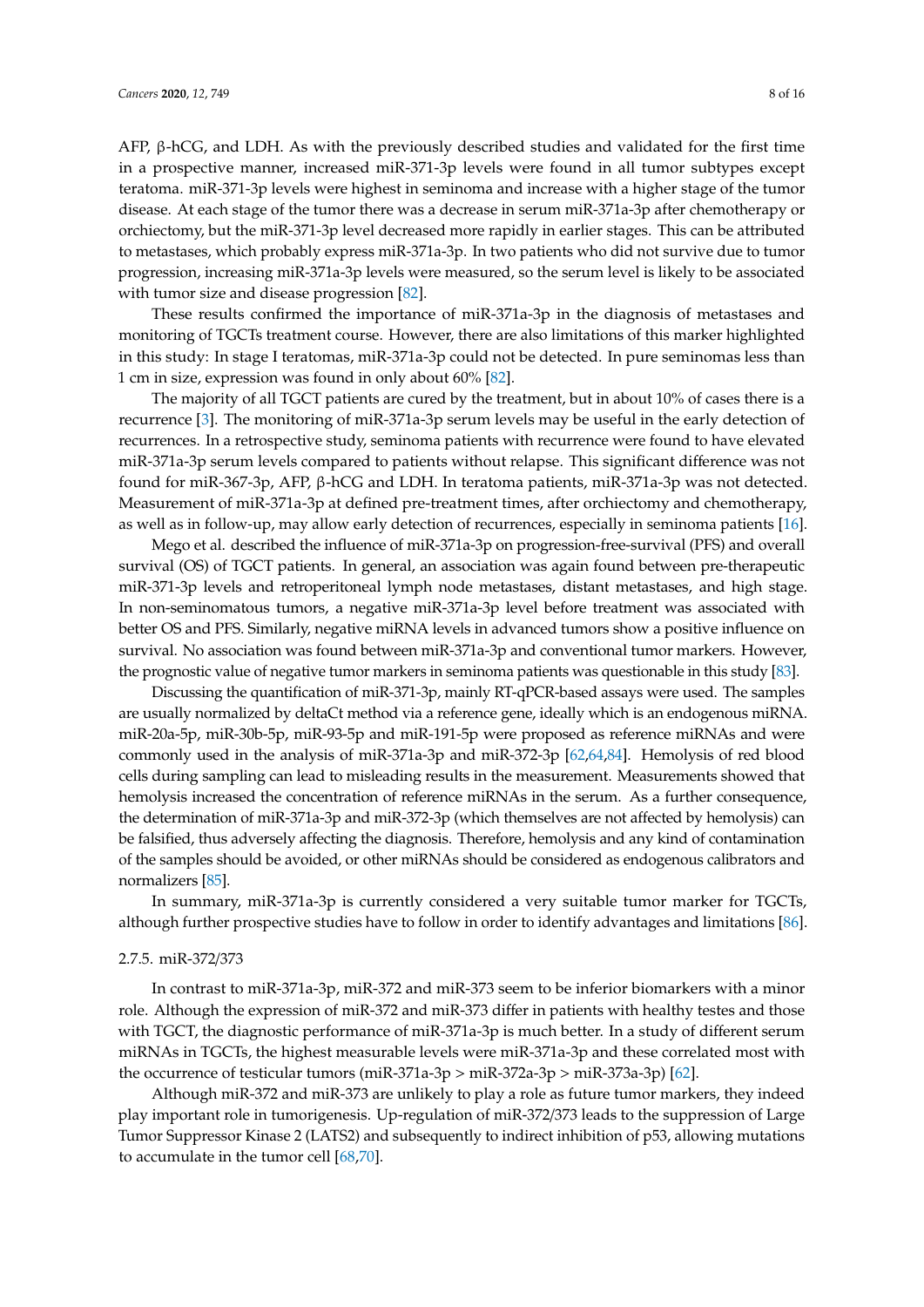miR-517a-3p, miR-519a-3p, and miR-519c-3p are three miRNAs that are part of the chromosome 19 miRNA cluster (C19MC), which is located near the miR-371-373 cluster [\[87\]](#page-14-12). Overexpression of these miRNAs has already been found in various tumors and is associated with increased invasion, migration and poor overall survival [\[88](#page-14-13)[,89\]](#page-14-14). Flor et al. compared the expression of miR-517a-3p, miR-519a-3p, and miR-519c-3p in TGCTs with healthy testicular tissue. The expression in stage I seminoma and mixed tumors with a teratoma component was lower or the same as in normal testes. High expression was found in advanced tumors (stage III mixed tumors) and non-seminomatous tumors. The level of miR-517a-3p in the serum decreased after the tumor was removed. The data show that the expression of miR-517a-3p, miR-519a-3p and miR-519c-3p depends on the histological type and the clinical stage [\[90\]](#page-14-15). The role as a potential biomarker for non-seminomatous and advanced tumors would have to be examined in further studies.

#### 2.7.7. miR-223-3p

miR-223-3p is an important miRNA that plays a role in cell growth and apoptosis of tumor cells [\[91,](#page-14-16)[92\]](#page-15-0). Altered expression patterns of miR-223-3p have already been observed in esophageal tumors, gastric tumors and in acute T-cell lymphoblastic leukemia [\[93–](#page-15-1)[95\]](#page-15-2). In TGCTs, increased expression was observed in comparison with healthy testicular tissue. F-box/WD repeat-containing protein 7 (FBXW7) is a tumor suppressor and one of the major targets of miR-223-3p. FBWX7 is part of a protein complex that promotes the degradation of oncoproteins. Increased expression of miR-223-3p correlates with a decrease in FBWX7, which subsequently influences the progression of TGCTs. In TGCTs, overexpression of miR-223-3p leads to the inhibition of apoptosis via FBWX7 [\[91](#page-14-16)[,94\]](#page-15-3). The influence of miR-223-3p in gastric carcinoma on the sensitivity of chemotherapeutic agents may also be transferred to TGCTs. There are currently no studies on the use of miR-223-3p as a tumor marker, but it may be worth testing because of its role in tumorigenesis [\[91](#page-14-16)[,96\]](#page-15-4).

#### 2.7.8. miR-449

miR-449a and miR-449b are highly up-regulated by the transcription factor E2F [\[97\]](#page-15-5). E2F has functions in the regulation of the cell cycle and in the induction of apoptosis. Pro-apoptotic genes are usually induced by DNA damage, similar to p53 stimulus [\[98\]](#page-15-6). miR-449a can reduce the expression of cell cycle protein CDK6, thereby counteracting cell cycle progression [\[99\]](#page-15-7). High miR-449a expression was found in healthy testicular tissue and also in the lung and trachea, while in testicular cancer, expression was low or absent. This may be due to a mutation of retinoblastoma protein (pRB) that binds to E2F. In further consequence, silencing of miR-449a may occur in tumor cells, allowing further progression [\[97,](#page-15-5)[100\]](#page-15-8). Nevertheless, a silenced miRNA in tumor tissue won´t have any utility as a circulating tumor marker.

#### 2.7.9. miR-383

miR-383 affects apoptosis, cell cycle regulation and proliferation of TGCTs. While decreased expression has been found in infertile men, expression is elevated in embryonic carcinomas. miR-383 interacts directly with mRNA of interferon regulatory factor-1 (IRF1), whereby the expression decreases. In further consequence IRF1 interacts with cyclin D1, CDK2 and p21, so that at high miR-383 levels the expression of these cell cycle proteins decreases. As previously described with miR-449, miR-383 can also regulate the pRB protein in embryonic carcinomas via interacting with IRF1 [\[101\]](#page-15-9).

miR-383 overexpression in embryonic carcinomas leads to the inhibition of the DNA damage marker  $\gamma$ -H2A.X, which increases the tumor's sensitivity to cisplatin. This may be a potential target for the treatment of embryonic carcinomas [\[102\]](#page-15-10).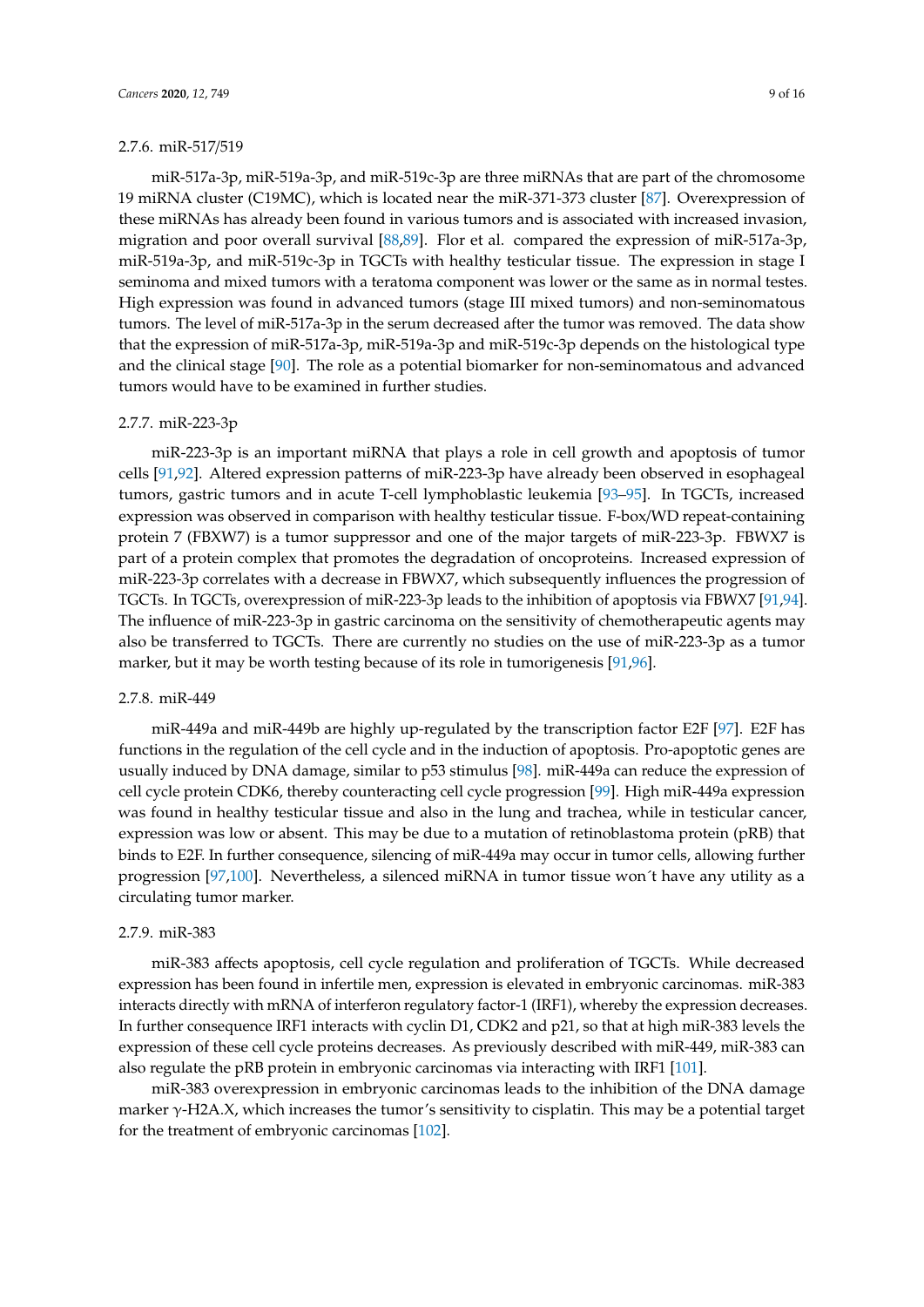2.7.10. miR-514a-3p

miR-514a-3p is part of the miR-506~514 cluster and induces apoptosis by direct interaction with paternally expressed genes 3 (PEG3) and further activation of NF-κB. Downregulation of miR-514a-3p was observed in seminomas and embryonal carcinomas. miR-514a-3p acts proapoptotically by activating p53 via PEG3 and Siah1 and inhibiting the Wnt signaling cascade [\[103,](#page-15-11)[104\]](#page-15-12). Overexpression of miR-514a-3p and increased inhibition of PEG3 slow down TGCT's apoptotic mechanisms, thereby playing an important role in tumor development [\[105\]](#page-15-13).

## 2.7.11. miR-199a-3p/214 2.7.11. miR-199a-3p/214

Alterations in tumormetabolism (aerobic glycolysis) are hallmarks of cancer. The increased conversion Alterations in tumor metabolism (aerobic glycolysis) are hallmarks of cancer. The increased of pyruvate to lactate by tumor cells is characterized by a poor prognosis. miR-199a-3p increases lactate production by downregulating metabolic genes. In TGCTs miR-199a-3p is therefore commonly found at high expression levels [\[106\]](#page-15-14). Another direct target of miR-199a is V-maf musculoaponeurotic fibrosarcoma oncogene homolog B (MAFB)). The low expression of this protein may explain the antiproliferative properties of miR-199a. Interestingly, expression of miR-199a is high in TGCT, whereas it is decreased in glioblastomas compared to healthy tissue [ $107$ ].

Furthermore, miR-199a-3p was shown to be negatively correlated with the expression of DNA (cytosine-5)-methyltransferase 3A (DNMT3A), thereby affecting methylation patterns in TGCTs [\[108\]](#page-15-16). (cytosine-5)-methyltransferase 3A (DNMT3A), thereby affecting methylation patterns in TGCTs miR-199a-3p is a potential target for treatment because of its tumor suppressive properties, however, there are no studies on its potential role as a biomarker [\[106\]](#page-15-14).

miR-214 is co-transcribed together with miR-199a-2 and accordingly down-regulated in TGCTs. miR-214 is co-transcribed together with miR-199a-2 and accordingly down-regulated in TGCTs. Both miRNAs inhibit the expression of DNMT1, whereas only miR-214 can activate TP53 [\[109\]](#page-15-17). In overview about all miRNAs and their potential interactions with driving and tumor suppressive factors is depicted in Figure [1.](#page-9-0) factors is depicted in Figure 1.

<span id="page-9-0"></span>

**Figure 1.** Summary of the effects of miRNAs with altered expression in TGCTs.

#### **Figure 1.** Summary of the effects of miRNAs with altered expression in TGCTs. **3. Conclusions**

**3. Conclusions**  This work has highlighted the limitations of currently used tumor markers, namely AFP, β-hCG, and LDH. Relatively low sensitivity and specificity and the influence of other tumors or diseases are the main reasons why conventional serum markers are far below perfect. In addition, epigenetic changes such as DNA methylation, histone modifications, or miRNAs carry great potential that can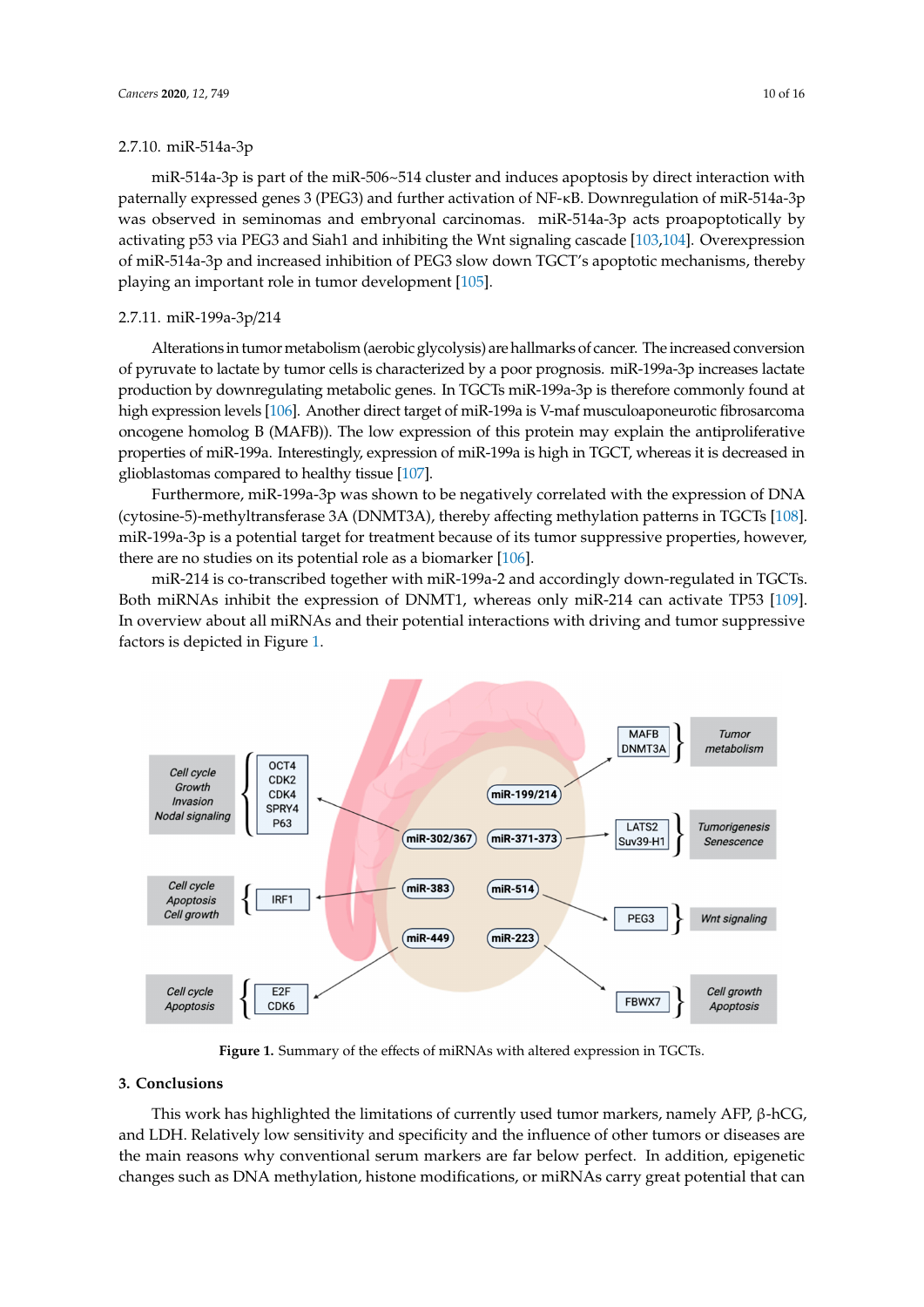revolutionize the diagnosis of testicular tumors. miR-371a-3p has been analyzed in many studies, including multicenter studies, and harbor the greatest potential to get established as a marker that can be used in monitoring disease and detection of disease recurrence. miR-302 and miR-367 are also highly sensitive, but have more limitations and may serve as an additional marker to miR-371a-3p.

Many other miRNAs (miR-223-3p, miR-449, miR-383, miR-514a-3p, miR-199a-3p, miR-214) change their expression pattern during the transformation to malignant testicular tumors and may be considered as potential tumor markers or therapeutics. The further investigation of these miRNAs in the future is certainly warranted. The established miRNA, miR-371a-3p, seems to be the first one ready for prime time in assessing presence of metastatic disease and monitoring treatment success in cisplatin-treated TGCTs patients. In other disease settings, especially teratomas, and for further miRNAs, additional prospective large studies are needed to confirm their potential as tumor markers and to better understand the limitations of these novel serum markers.

**Funding:** This research received no external funding.

**Conflicts of Interest:** The authors declare no conflict of interest.

#### **References**

- <span id="page-10-0"></span>1. Khan, O.; Protheroe, A. Testis cancer. *Postgrad. Med. J.* **2007**, *83*, 624–632. [\[CrossRef\]](http://dx.doi.org/10.1136/pgmj.2007.057992)
- <span id="page-10-1"></span>2. Moch, H.; Cubilla, A.L.; Humphrey, P.A.; Reuter, V.E.; Ulbright, T.M. The 2016 WHO Classification of Tumours of the Urinary System and Male Genital Organs-Part A: Renal, Penile, and Testicular Tumours. *Eur. Urol.* **2016**, *70*, 93–105. [\[CrossRef\]](http://dx.doi.org/10.1016/j.eururo.2016.02.029)
- <span id="page-10-2"></span>3. Horwich, A.; Shipley, J.; Huddart, R. Testicular germ-cell cancer. *Lancet* **2006**, *367*, 754–765. [\[CrossRef\]](http://dx.doi.org/10.1016/S0140-6736(06)68305-0)
- <span id="page-10-3"></span>4. Bezan, A.; Posch, F.; Ploner, F.; Bauernhofer, T.; Pichler, M.; Szkandera, J.; Hutterer, G.C.; Pummer, K.; Gary, T.; Samonigg, H.; et al. Risk stratification for venous thromboembolism in patients with testicular germ cell tumors. *PLoS ONE* **2017**, *12*, e0176283. [\[CrossRef\]](http://dx.doi.org/10.1371/journal.pone.0176283)
- 5. Terbuch, A.; Posch, F.; Annerer, L.M.; Bauernhofer, T.; Pichler, M.; Szkandera, J.; Hutterer, G.C.; Pummer, K.; Partl, R.; Kapp, K.S.; et al. Long-term cardiovascular complications in stage I seminoma patients. *Clin. Transl. Oncol.* **2017**, *19*, 1400–1408. [\[CrossRef\]](http://dx.doi.org/10.1007/s12094-017-1742-y)
- <span id="page-10-4"></span>6. Terbuch, A.; Posch, F.; Partl, R.; Zurl, B.; Bauernhofer, T.; Pichler, M.; Szkandera, J.; Hutterer, G.C.; Pummer, K.; Kapp, K.S.; et al. Risk stratification for febrile neutropenia in patients with testicular germ cell tumors. *Cancer Med.* **2018**, *7*, 508–514. [\[CrossRef\]](http://dx.doi.org/10.1002/cam4.1317)
- <span id="page-10-5"></span>7. Terbuch, A.; Posch, F.; Bauernhofer, T.; Pichler, M.; Peinsith, H.; Szkandera, J.; Riedl, J.; Hutterer, G.C.; Pummer, K.; Partl, R.; et al. Age as a Predictor of Treatment Outcome in Metastatic Testicular Germ Cell Tumors. *Anticancer Res.* **2019**, *39*, 5589–5596. [\[CrossRef\]](http://dx.doi.org/10.21873/anticanres.13753)
- <span id="page-10-6"></span>8. Batool, A.; Karimi, N.; Wu, X.-N.; Chen, S.-R.; Liu, Y.-X. Testicular germ cell tumor: A comprehensive review. *Cell Mol. Life Sci. CMLS* **2019**, *76*, 1713–1727. [\[CrossRef\]](http://dx.doi.org/10.1007/s00018-019-03022-7)
- <span id="page-10-7"></span>9. Dieckmann, K.-P.; Simonsen-Richter, H.; Kulejewski, M.; Anheuser, P.; Zecha, H.; Isbarn, H.; Pichlmeier, U. Serum Tumour Markers in Testicular Germ Cell Tumours: Frequencies of Elevated Levels and Extents of Marker Elevation Are Significantly Associated with Clinical Parameters and with Response to Treatment. *BioMed. Res. Int.* **2019**, *2019*, 5030349. [\[CrossRef\]](http://dx.doi.org/10.1155/2019/5030349)
- <span id="page-10-8"></span>10. Weissbach, L.; Bussar-Maatz, R.; Mann, K. The value of tumor markers in testicular seminomas. Results of a prospective multicenter study. *Eur. Urol.* **1997**, *32*, 16–22. [\[CrossRef\]](http://dx.doi.org/10.1159/000480875)
- <span id="page-10-9"></span>11. Bezan, A.; Gerger, A.; Pichler, M. MicroRNAs in Testicular Cancer: Implications for Pathogenesis, Diagnosis, Prognosis and Therapy. *Anticancer Res.* **2014**, *34*, 2709–2713.
- <span id="page-10-10"></span>12. Pichler, M.; Calin, G.A. MicroRNAs in cancer: From developmental genes in worms to their clinical application in patients. *Br. J. Cancer* **2015**, *113*, 569–573. [\[CrossRef\]](http://dx.doi.org/10.1038/bjc.2015.253)
- <span id="page-10-11"></span>13. *TNM Classification of Malignant Tumours*, 7th ed. Available online: https://[www.wiley.com](https://www.wiley.com/en-us/TNM+Classification+of+Malignant+Tumours%2C+7th+Edition-p-9781444358964)/en-us/TNM+ Classification+of+Malignant+Tumours%2C+7th+[Edition-p-9781444358964](https://www.wiley.com/en-us/TNM+Classification+of+Malignant+Tumours%2C+7th+Edition-p-9781444358964) (accessed on 8 September 2019).
- <span id="page-10-12"></span>14. Masterson, T.A.; Rice, K.R.; Beck, S.D.W. Current and future biologic markers for disease progression and relapse in testicular germ cell tumors: A review. *Urol. Oncol. Semin. Orig. Investig.* **2014**, *32*, 261–271. [\[CrossRef\]](http://dx.doi.org/10.1016/j.urolonc.2013.05.012)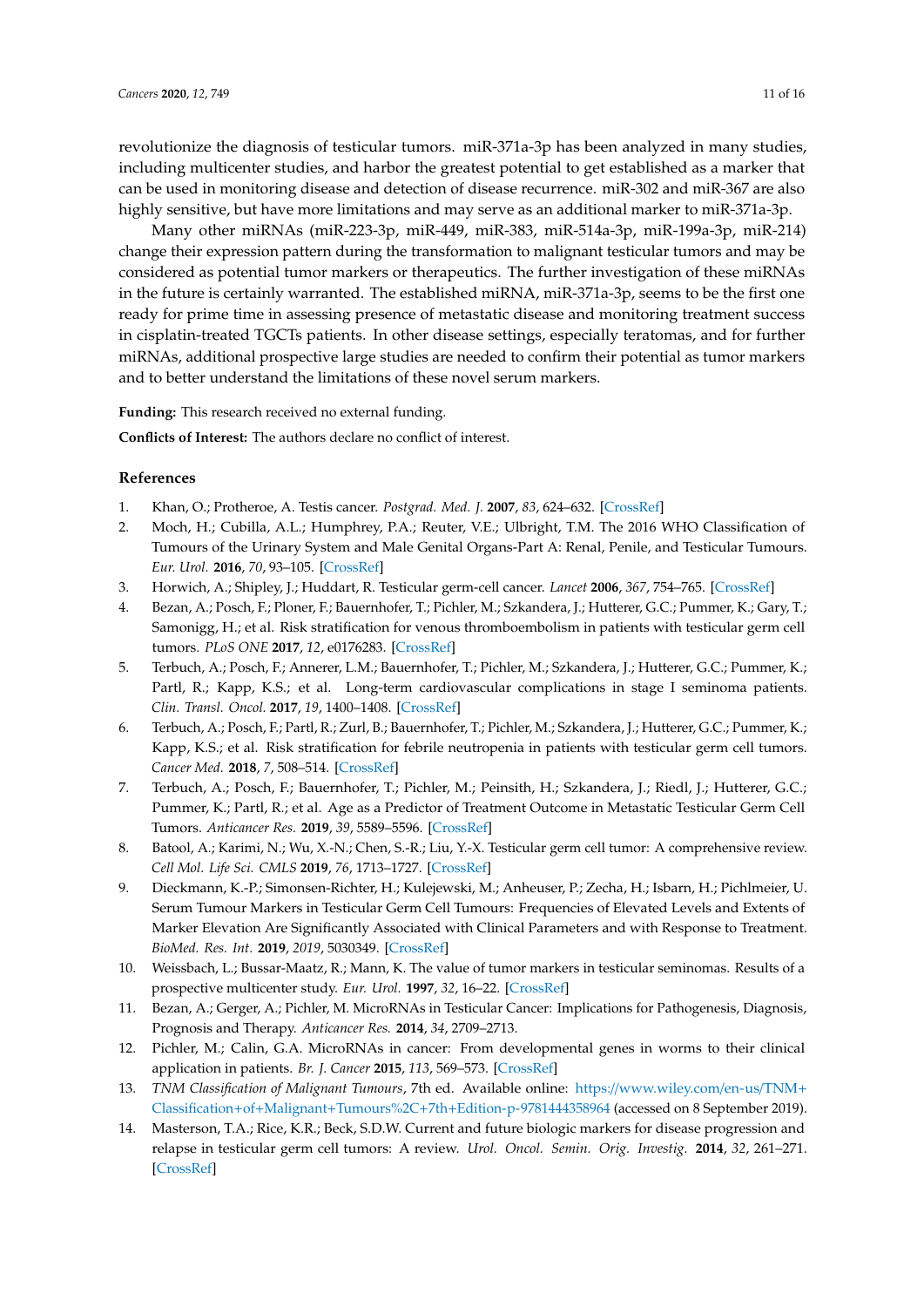- <span id="page-11-0"></span>15. Costa, A.L.; Lobo, J.; Jerónimo, C.; Henrique, R. The epigenetics of testicular germ cell tumors: Looking for novel disease biomarkers. *Epigenomics* **2017**, *9*, 155–169. [\[CrossRef\]](http://dx.doi.org/10.2217/epi-2016-0081)
- <span id="page-11-1"></span>16. Terbuch, A.; Adiprasito, J.B.; Stiegelbauer, V.; Seles, M.; Klec, C.; Pichler, G.P.; Resel, M.; Posch, F.; Lembeck, A.L.; Stöger, H.; et al. MiR-371a-3p Serum Levels Are Increased in Recurrence of Testicular Germ Cell Tumor Patients. *Int. J. Mol. Sci.* **2018**, *12*, 19. [\[CrossRef\]](http://dx.doi.org/10.3390/ijms19103130)
- <span id="page-11-2"></span>17. AFP-Alpha-fetoprotein Precursor-Homo Sapiens (Human)-AFP Gene & Protein [Internet]. Available online: https://[www.uniprot.org](https://www.uniprot.org/uniprot/P02771)/uniprot/P02771 (accessed on 14 September 2019).
- <span id="page-11-3"></span>18. Milose, J.C.; Filson, C.P.; Weizer, A.Z.; Hafez, K.S.; Montgomery, J.S. Role of biochemical markers in testicular cancer: Diagnosis, staging, and surveillance. *Open Access J. Urol.* **2011**, *4*, 1–8.
- <span id="page-11-4"></span>19. Gitlin, D.; Boesman, M. Serum alpha-fetoprotein, albumin, and gamma-G-globulin in the human conceptus. *J. Clin. Investig.* **1966**, *45*, 1826–1838. [\[CrossRef\]](http://dx.doi.org/10.1172/JCI105486)
- <span id="page-11-5"></span>20. Klepp, O.; Olsson, A.M.; Henrikson, H.; Aass, N.; Dahl, O.; Stenwig, A.E.; Persson, B.E.; Cavallin-Ståhl, E.; Fosså, S.D.; Wahlqvist, L. Prognostic factors in clinical stage I nonseminomatous germ cell tumors of the testis: Multivariate analysis of a prospective multicenter study. Swedish-Norwegian Testicular Cancer Group. *J. Clin. Oncol.* **1990**, *8*, 509–518. [\[CrossRef\]](http://dx.doi.org/10.1200/JCO.1990.8.3.509)
- <span id="page-11-6"></span>21. von Eyben, F.E. Laboratory markers and germ cell tumors. *Crit. Rev. Clin. Lab. Sci.* **2003**, *40*, 377–427. [\[CrossRef\]](http://dx.doi.org/10.1080/10408360390247814)
- <span id="page-11-7"></span>22. CGB1-Choriogonadotropin Subunit Beta Variant 1 Precursor-Homo Sapiens (Human)-CGB1 Gene & Protein [Internet]. Available online: https://[www.uniprot.org](https://www.uniprot.org/uniprot/A6NKQ9)/uniprot/A6NKQ9 (accessed on 14 September 2019).
- <span id="page-11-8"></span>23. Gilligan, T.D.; Seidenfeld, J.; Basch, E.M.; Einhorn, L.H.; Fancher, T.; Smith, D.C.; Stephenson, A.J.; Vaughn, D.J.; Cosby, R.; Hayes, D.F.; et al. American Society of Clinical Oncology Clinical Practice Guideline on uses of serum tumor markers in adult males with germ cell tumors. *J. Clin. Oncol.* **2010**, *28*, 3388–3404. [\[CrossRef\]](http://dx.doi.org/10.1200/JCO.2009.26.4481)
- <span id="page-11-9"></span>24. BRENDA-Information on EC 1.1.1.27-L-Lactate Dehydrogenase [Internet]. Available online: https://[www.](https://www.brenda-enzymes.org/enzyme.php?ecno=1.1.1.27#) [brenda-enzymes.org](https://www.brenda-enzymes.org/enzyme.php?ecno=1.1.1.27#)/enzyme.php?ecno=1.1.1.27# (accessed on 14 September 2019).
- <span id="page-11-10"></span>25. Granchi, C.; Bertini, S.; Macchia, M.; Minutolo, F. Inhibitors of lactate dehydrogenase isoforms and their therapeutic potentials. *Curr. Med. Chem.* **2010**, *17*, 672–697. [\[CrossRef\]](http://dx.doi.org/10.2174/092986710790416263) [\[PubMed\]](http://www.ncbi.nlm.nih.gov/pubmed/20088761)
- <span id="page-11-11"></span>26. Salem, M.; Gilligan, T. Serum tumor markers and their utilization in the management of germ-cell tumors in adult males. *Expert Rev. Anticancer Ther.* **2011**, *11*, 1–4. [\[CrossRef\]](http://dx.doi.org/10.1586/era.10.219) [\[PubMed\]](http://www.ncbi.nlm.nih.gov/pubmed/21166503)
- <span id="page-11-12"></span>27. Murray, M.J.; Huddart, R.A.; Coleman, N. The present and future of serum diagnostic tests for testicular germ cell tumours. *Nat. Rev. Urol.* **2016**, *13*, 715–725. [\[CrossRef\]](http://dx.doi.org/10.1038/nrurol.2016.170) [\[PubMed\]](http://www.ncbi.nlm.nih.gov/pubmed/27754472)
- <span id="page-11-13"></span>28. Favilla, V.; Cimino, S.; Madonia, M.; Morgia, G. New advances in clinical biomarkers in testis cancer. *Front. Biosci.* **2010**, *2*, 456–477.
- <span id="page-11-14"></span>29. ALPP-Alkaline Phosphatase, Placental Type Precursor-Homo Sapiens (Human)-ALPP Gene & Protein [Internet]. Available online: https://[www.uniprot.org](https://www.uniprot.org/uniprot/P05187)/uniprot/P05187 (accessed on 16 September 2019).
- <span id="page-11-15"></span>30. Wermann, H.; Stoop, H.; Gillis, A.J.M.; Honecker, F.; van Gurp, R.J.H.L.M.; Ammerpohl, O.; Richter, J.; Oosterhuis, J.W.; Bokemeyer, C.; Looijenga, L.H. Global DNA methylation in fetal human germ cells and germ cell tumours: Association with differentiation and cisplatin resistance. *J. Pathol.* **2010**, *221*, 433–442. [\[CrossRef\]](http://dx.doi.org/10.1002/path.2725)
- <span id="page-11-16"></span>31. Boccellino, M.; Vanacore, D.; Zappavigna, S.; Cavaliere, C.; Rossetti, S.; D'Aniello, C.; Chieffi, P.; Amler, E.; Buonerba, C.; Di Lorenzo, G.; et al. Testicular cancer from diagnosis to epigenetic factors. *Oncotarget* **2017**, *8*, 104654–104663. [\[CrossRef\]](http://dx.doi.org/10.18632/oncotarget.20992)
- <span id="page-11-17"></span>32. Ushida, H.; Kawakami, T.; Minami, K.; Chano, T.; Okabe, H.; Okada, Y.; Okamoto, K. Methylation profile of DNA repetitive elements in human testicular germ cell tumor. *Mol. Carcinog.* **2012**, *51*, 711–722. [\[CrossRef\]](http://dx.doi.org/10.1002/mc.20831)
- <span id="page-11-18"></span>33. Ellinger, J.; Albers, P.; Perabo, F.G.; Müller, S.C.; von Ruecker, A.; Bastian, P.J. CpG island hypermethylation of cell-free circulating serum DNA in patients with testicular cancer. *J. Urol.* **2009**, *182*, 324–329. [\[CrossRef\]](http://dx.doi.org/10.1016/j.juro.2009.02.106)
- <span id="page-11-19"></span>34. Rajpert-De Meyts, E.; Nielsen, J.E.; Skakkebaek, N.E.; Almstrup, K. Diagnostic markers for germ cell neoplasms: From placental-like alkaline phosphatase to micro-RNAs. *Folia Histochem. Cytobiol.* **2015**, *53*, 177–188. [\[CrossRef\]](http://dx.doi.org/10.5603/FHC.a2015.0020)
- <span id="page-11-20"></span>35. Füllgrabe, J.; Kavanagh, E.; Joseph, B. Histone onco-modifications. *Oncogene* **2011**, *30*, 3391–3403. [\[CrossRef\]](http://dx.doi.org/10.1038/onc.2011.121)
- <span id="page-11-21"></span>36. Lambrot, R.; Kimmins, S. Histone methylation is a critical regulator of the abnormal expression of POU5F1 and RASSF1A in testis cancer cell lines. *Int. J. Androl.* **2011**, *34*, 110–123. [\[CrossRef\]](http://dx.doi.org/10.1111/j.1365-2605.2010.01063.x) [\[PubMed\]](http://www.ncbi.nlm.nih.gov/pubmed/20497257)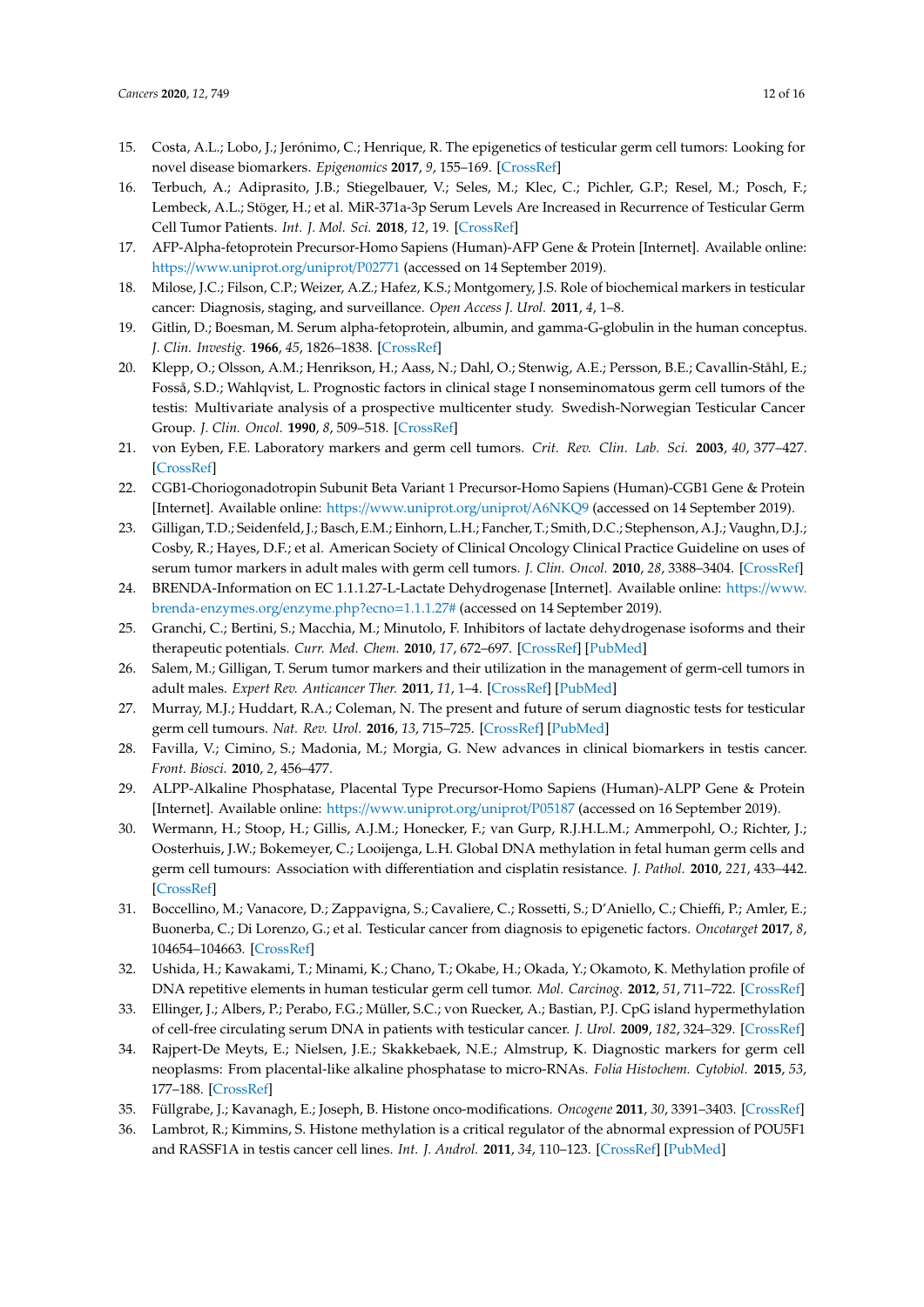- <span id="page-12-0"></span>37. Barth, D.A.; Slaby, O.; Klec, C.; Juracek, J.; Drula, R.; Calin, G.A.; Pichler, M. Current Concepts of Non-Coding RNAs in the Pathogenesis of Non-Clear Cell Renal Cell Carcinoma. *Cancers* **2019**, *11*, 1580. [\[CrossRef\]](http://dx.doi.org/10.3390/cancers11101580) [\[PubMed\]](http://www.ncbi.nlm.nih.gov/pubmed/31627266)
- 38. Klec, C.; Prinz, F.; Pichler, M. Involvement of the long noncoding RNA NEAT1 in carcinogenesis. *Mol. Oncol.* **2019**, *13*, 46–60. [\[CrossRef\]](http://dx.doi.org/10.1002/1878-0261.12404) [\[PubMed\]](http://www.ncbi.nlm.nih.gov/pubmed/30430751)
- <span id="page-12-1"></span>39. Schanza, L.-M.; Seles, M.; Stotz, M.; Fosselteder, J.; Hutterer, G.C.; Pichler, M.; Stiegelbauer, V. MicroRNAs Associated with Von Hippel-Lindau Pathway in Renal Cell Carcinoma: A Comprehensive Review. *Int. J. Mol. Sci.* **2017**, *22*, 18. [\[CrossRef\]](http://dx.doi.org/10.3390/ijms18112495)
- <span id="page-12-2"></span>40. Gutschner, T.; Richtig, G.; Haemmerle, M.; Pichler, M. From biomarkers to therapeutic targets-the promises and perils of long non-coding RNAs in cancer. *Cancer Metast. Rev.* **2018**, *37*, 83–105. [\[CrossRef\]](http://dx.doi.org/10.1007/s10555-017-9718-5)
- <span id="page-12-3"></span>41. O'Brien, J.; Hayder, H.; Zayed, Y.; Peng, C. Overview of MicroRNA Biogenesis, Mechanisms of Actions, and Circulation. *Front. Endocrinol.* **2018**, *9*, 402. [\[CrossRef\]](http://dx.doi.org/10.3389/fendo.2018.00402)
- 42. Wagner, A.; Mayr, C.; Bach, D.; Illig, R.; Plaetzer, K.; Berr, F.; Pichler, M.; Neureiter, D.; Kiesslich, T. MicroRNAs Associated with the Efficacy of Photodynamic Therapy in Biliary Tract Cancer Cell Lines. *Int. J. Mol. Sci.* **2014**, *15*, 20134–20157. [\[CrossRef\]](http://dx.doi.org/10.3390/ijms151120134)
- 43. Pehserl, A.-M.; Ress, A.L.; Stanzer, S.; Resel, M.; Karbiener, M.; Stadelmeyer, E.; Stiegelbauer, V.; Gerger, A.; Mayr, C.; Scheideler, M.; et al. Comprehensive Analysis of miRNome Alterations in Response to Sorafenib Treatment in Colorectal Cancer Cells. *Int. J. Mol. Sci.* **2016**, *1*, 17.
- <span id="page-12-4"></span>44. Smolle, M.A.; Prinz, F.; Calin, G.A.; Pichler, M. Current concepts of non-coding RNA regulation of immune checkpoints in cancer. *Mol. Aspects Med.* **2019**, *70*, 117–126. [\[CrossRef\]](http://dx.doi.org/10.1016/j.mam.2019.09.007)
- <span id="page-12-5"></span>45. Chen, X.; Ba, Y.; Ma, L.; Cai, X.; Yin, Y.; Wang, K.; Guo, J.; Zhang, Y.; Chen, J.; Guo, X.; et al. Characterization of microRNAs in serum: A novel class of biomarkers for diagnosis of cancer and other diseases. *Cell Res.* **2008**, *18*, 997–1006. [\[CrossRef\]](http://dx.doi.org/10.1038/cr.2008.282)
- <span id="page-12-6"></span>46. Iftikhar, H.; Carney, G.E. Evidence and potential in vivo functions for biofluid miRNAs: From expression profiling to functional testing: Potential roles of extracellular miRNAs as indicators of physiological change and as agents of intercellular information exchange. *BioEssays News Rev. Mol. Cell Dev. Biol.* **2016**, *38*, 367–378. [\[CrossRef\]](http://dx.doi.org/10.1002/bies.201500130) [\[PubMed\]](http://www.ncbi.nlm.nih.gov/pubmed/26934338)
- 47. Gallo, A.; Tandon, M.; Alevizos, I.; Illei, G.G. The majority of microRNAs detectable in serum and saliva is concentrated in exosomes. *PLoS ONE* **2012**, *7*, e30679. [\[CrossRef\]](http://dx.doi.org/10.1371/journal.pone.0030679) [\[PubMed\]](http://www.ncbi.nlm.nih.gov/pubmed/22427800)
- <span id="page-12-7"></span>48. Turchinovich, A.; Weiz, L.; Langheinz, A.; Burwinkel, B. Characterization of extracellular circulating microRNA. *Nucleic Acids Res.* **2011**, *39*, 7223–7233. [\[CrossRef\]](http://dx.doi.org/10.1093/nar/gkr254) [\[PubMed\]](http://www.ncbi.nlm.nih.gov/pubmed/21609964)
- <span id="page-12-8"></span>49. Schwarzenbacher, D.; Klec, C.; Pasculli, B.; Cerk, S.; Rinner, B.; Karbiener, M.; Ivan, C.; Barbano, R.; Ling, H.; Wulf-Goldenberg, A.; et al. MiR-1287-5p inhibits triple negative breast cancer growth by interaction with phosphoinositide 3-kinase CB, thereby sensitizing cells for PI3Kinase inhibitors. *Breast Cancer Res.* **2019**, *21*, 20. [\[CrossRef\]](http://dx.doi.org/10.1186/s13058-019-1104-5)
- <span id="page-12-9"></span>50. Pichler, M.; Stiegelbauer, V.; Vychytilova-Faltejskova, P.; Ivan, C.; Ling, H.; Winter, E.; Zhang, X.; Goblirsch, M.; Wulf-Goldenberg, A.; Ohtsuka, M.; et al. Genome-Wide miRNA Analysis Identifies miR-188-3p as a Novel Prognostic Marker and Molecular Factor Involved in Colorectal Carcinogenesis. *Clin. Cancer Res.* **2017**, *23*, 1323–1333. [\[CrossRef\]](http://dx.doi.org/10.1158/1078-0432.CCR-16-0497)
- <span id="page-12-10"></span>51. Li, H.-L.; Wei, J.-F.; Fan, L.-Y.; Wang, S.-H.; Zhu, L.; Li, T.-P.; Lin, G.; Sun, Y.; Sun, Z.J.; Ding, J.; et al. miR-302 regulates pluripotency, teratoma formation and differentiation in stem cells via an AKT1/OCT4-dependent manner. *Cell Death Dis.* **2016**, *7*, e2078. [\[CrossRef\]](http://dx.doi.org/10.1038/cddis.2015.383)
- <span id="page-12-11"></span>52. Gao, Z.; Zhu, X.; Dou, Y. The MiR-302/367 Cluster: A Comprehensive Update on Its Evolution and Functions. *Open Biol.* **2015**, *5*, 150138. [\[CrossRef\]](http://dx.doi.org/10.1098/rsob.150138)
- <span id="page-12-12"></span>53. Das, M.K.; Evensen, H.S.F.; Furu, K.; Haugen, T.B. MiRNA-302s may act as oncogenes in human testicular germ cell tumours. *Sci. Rep.* **2019**, *9*, 1–8. [\[CrossRef\]](http://dx.doi.org/10.1038/s41598-019-45573-6)
- <span id="page-12-13"></span>54. Lee, J.; Go, Y.; Kang, I.; Han, Y.-M.; Kim, J. Oct-4 controls cell-cycle progression of embryonic stem cells. *Biochem. J.* **2010**, *426*, 171–181. [\[CrossRef\]](http://dx.doi.org/10.1042/BJ20091439)
- <span id="page-12-14"></span>55. Ma, G.; Li, Q.; Dai, W.; Yang, X.; Sang, A. Prognostic Implications of miR-302a/b/c/d in Human Gastric Cancer. *Pathol. Oncol. Res. POR* **2017**, *23*, 899–905. [\[CrossRef\]](http://dx.doi.org/10.1007/s12253-017-0282-7)
- 56. Wang, L.; Yao, J.; Shi, X.; Hu, L.; Li, Z.; Song, T.; Huang, C. MicroRNA-302b suppresses cell proliferation by targeting EGFR in human hepatocellular carcinoma SMMC-7721 cells. *BMC Cancer* **2013**, *13*, 448. [\[CrossRef\]](http://dx.doi.org/10.1186/1471-2407-13-448) [\[PubMed\]](http://www.ncbi.nlm.nih.gov/pubmed/24083596)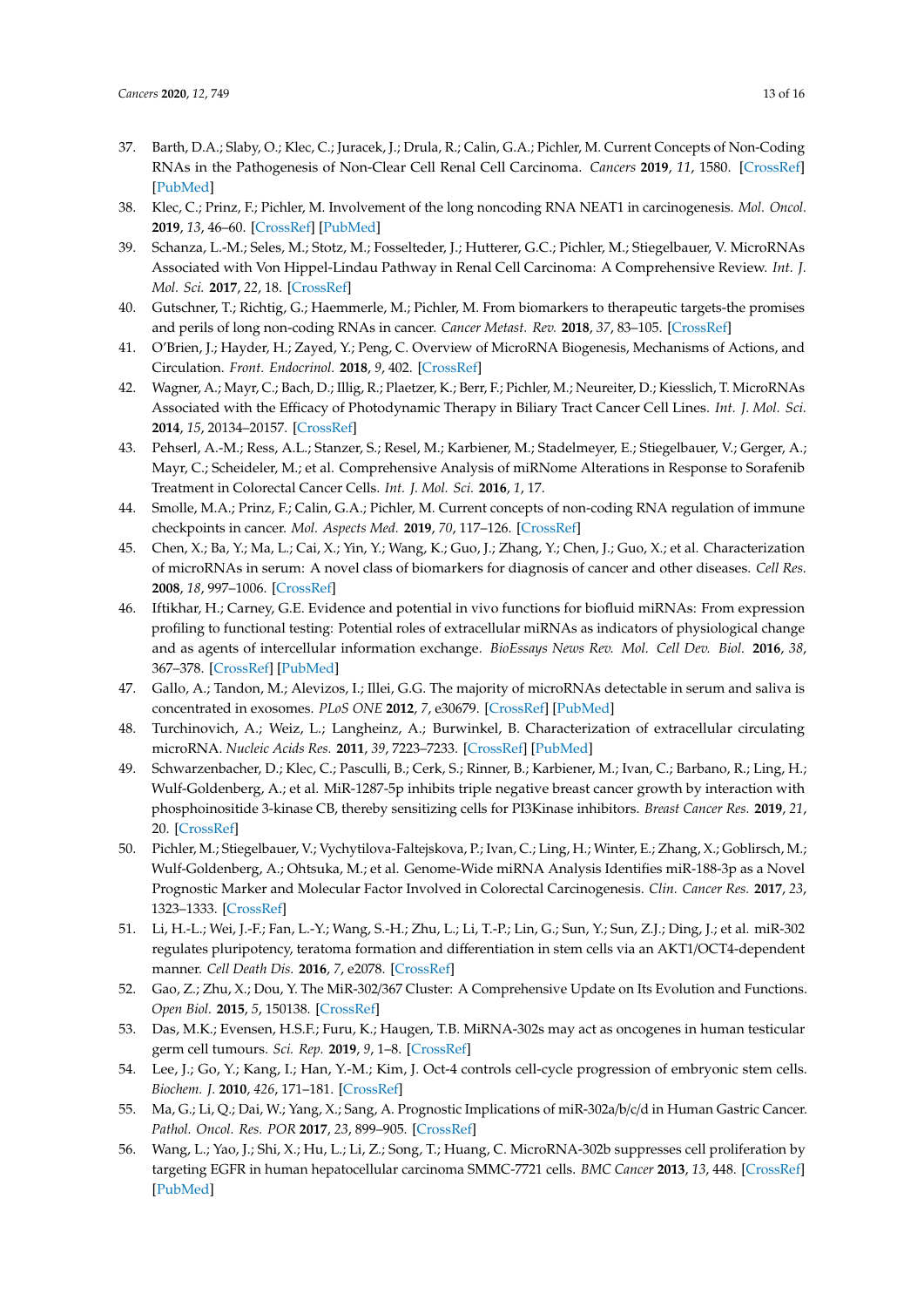- <span id="page-13-0"></span>57. Ogawa, H.; Wu, X.; Kawamoto, K.; Nishida, N.; Konno, M.; Koseki, J.; Matsui, H.; Noguchi, K.; Gotoh, N.; Yamamoto, T.; et al. MicroRNAs Induce Epigenetic Reprogramming and Suppress Malignant Phenotypes of Human Colon Cancer Cells. *PLoS ONE* **2015**, *10*, e0127119. [\[CrossRef\]](http://dx.doi.org/10.1371/journal.pone.0127119) [\[PubMed\]](http://www.ncbi.nlm.nih.gov/pubmed/25970424)
- <span id="page-13-1"></span>58. Das, M.K.; Furu, K.; Evensen, H.F.; Haugen, Ø.P.; Haugen, T.B. Knockdown of SPRY4 and SPRY4-IT1 inhibits cell growth and phosphorylation of Akt in human testicular germ cell tumours. *Sci. Rep.* **2018**, *8*, 2462. [\[CrossRef\]](http://dx.doi.org/10.1038/s41598-018-20846-8) [\[PubMed\]](http://www.ncbi.nlm.nih.gov/pubmed/29410498)
- <span id="page-13-2"></span>59. Murray, M.J.; Halsall, D.J.; Hook, C.E.; Williams, D.M.; Nicholson, J.C.; Coleman, N. Identification of microRNAs From the miR-371~373 and miR-302 clusters as potential serum biomarkers of malignant germ cell tumors. *Am. J. Clin. Pathol.* **2011**, *135*, 119–125. [\[CrossRef\]](http://dx.doi.org/10.1309/AJCPOE11KEYZCJHT)
- <span id="page-13-3"></span>60. Kuo, C.-H.; Deng, J.H.; Deng, Q.; Ying, S.-Y. A novel role of miR-302/367 in reprogramming. *Biochem. Biophys. Res. Commun.* **2012**, *417*, 11–16. [\[CrossRef\]](http://dx.doi.org/10.1016/j.bbrc.2011.11.058)
- <span id="page-13-4"></span>61. Syring, I.; Bartels, J.; Holdenrieder, S.; Kristiansen, G.; Müller, S.C.; Ellinger, J. Circulating serum miRNA (miR-367-3p, miR-371a-3p, miR-372-3p and miR-373-3p) as biomarkers in patients with testicular germ cell cancer. *J. Urol.* **2015**, *193*, 331–337. [\[CrossRef\]](http://dx.doi.org/10.1016/j.juro.2014.07.010)
- <span id="page-13-5"></span>62. Murray, M.J.; Bell, E.; Raby, K.L.; Rijlaarsdam, M.A.; Gillis, A.J.M.; Looijenga, L.H.J.; Brown, H.; Destenaves, B.; Nicholson, J.C.; Coleman, N. A pipeline to quantify serum and cerebrospinal fluid microRNAs for diagnosis and detection of relapse in paediatric malignant germ-cell tumours. *Br. J. Cancer* **2016**, *114*, 151–162. [\[CrossRef\]](http://dx.doi.org/10.1038/bjc.2015.429)
- <span id="page-13-6"></span>63. van Agthoven, T.; Looijenga, L.H.J. Accurate primary germ cell cancer diagnosis using serum based microRNA detection (ampTSmiR test). *Oncotarget* **2016**, *8*, 58037–58049. [\[CrossRef\]](http://dx.doi.org/10.18632/oncotarget.10867)
- <span id="page-13-7"></span>64. Dieckmann, K.-P.; Radtke, A.; Spiekermann, M.; Balks, T.; Matthies, C.; Becker, P.; Ruf, C.; Oing, C.; Oechsle, K.; Bokemeyer, C.; et al. Serum Levels of MicroRNA miR-371a-3p: A Sensitive and Specific New Biomarker for Germ Cell Tumours. *Eur. Urol.* **2017**, *71*, 213–220. [\[CrossRef\]](http://dx.doi.org/10.1016/j.eururo.2016.07.029)
- <span id="page-13-8"></span>65. Leão, R.; van Agthoven, T.; Figueiredo, A.; Jewett, M.A.S.; Fadaak, K.; Sweet, J.; Ahmad, A.E.; Anson-Cartwright, L.; Chung, P.; Hansen, A.; et al. Serum miRNA Predicts Viable Disease after Chemotherapy in Patients with Testicular Nonseminoma Germ Cell Tumor. *J. Urol.* **2018**, *200*, 126–135. [\[CrossRef\]](http://dx.doi.org/10.1016/j.juro.2018.02.068)
- <span id="page-13-9"></span>66. Rosas Plaza, X.; van Agthoven, T.; Meijer, C.; van Vugt, M.A.T.M.; de Jong, S.; Gietema, J.A.; Looijenga, L.H.J. miR-371a-3p, miR-373-3p and miR-367-3p as Serum Biomarkers in Metastatic Testicular Germ Cell Cancers Before, During and After Chemotherapy. *Cells* **2019**, *8*, 8. [\[CrossRef\]](http://dx.doi.org/10.3390/cells8101221) [\[PubMed\]](http://www.ncbi.nlm.nih.gov/pubmed/31597402)
- <span id="page-13-10"></span>67. Gillis, A.J.M.; Stoop, H.J.; Hersmus, R.; Oosterhuis, J.W.; Sun, Y.; Chen, C.; Guenther, S.; Sherlock, J.; Veltman, I.; Baeten, J.; et al. High-throughput microRNAome analysis in human germ cell tumours. *J. Pathol.* **2007**, *213*, 319–328. [\[CrossRef\]](http://dx.doi.org/10.1002/path.2230) [\[PubMed\]](http://www.ncbi.nlm.nih.gov/pubmed/17893849)
- <span id="page-13-11"></span>68. Wei, F.; Cao, C.; Xu, X.; Wang, J. Diverse functions of miR-373 in cancer. *J. Transl. Med.* **2015**, *13*, 162. [\[CrossRef\]](http://dx.doi.org/10.1186/s12967-015-0523-z) [\[PubMed\]](http://www.ncbi.nlm.nih.gov/pubmed/25990556)
- <span id="page-13-12"></span>69. Palmer, R.D.; Murray, M.J.; Saini, H.K.; van Dongen, S.; Abreu-Goodger, C.; Muralidhar, B.; Pett, M.R.; Thornton, C.M.; Nicholson, J.C.; Enright, A.J.; et al. Malignant germ cell tumors display common microRNA profiles resulting in global changes in expression of messenger RNA targets. *Cancer Res.* **2010**, *70*, 2911–2923. [\[CrossRef\]](http://dx.doi.org/10.1158/0008-5472.CAN-09-3301)
- <span id="page-13-13"></span>70. Voorhoeve, P.M.; le Sage, C.; Schrier, M.; Gillis, A.J.M.; Stoop, H.; Nagel, R.; Liu, Y.P.; van Duijse, J.; Drost, J.; Griekspoor, A.; et al. A genetic screen implicates miRNA-372 and miRNA-373 as oncogenes in testicular germ cell tumors. *Cell* **2006**, *124*, 1169–1181. [\[CrossRef\]](http://dx.doi.org/10.1016/j.cell.2006.02.037)
- 71. Pan, B.; He, B.; Xu, X.; Liu, X.; Xu, T.; Xu, M.; Chen, X.; Zeng, K.; Lin, K.; Hu, X.; et al. MicroRNA-371-3 cluster as biomarkers for the diagnosis and prognosis of cancers. *Cancer Manag. Res.* **2019**, *11*, 5437–5457. [\[CrossRef\]](http://dx.doi.org/10.2147/CMAR.S190833)
- 72. Takwi, A.; Li, Y. The p53 Pathway Encounters the MicroRNA World. *Curr. Genom.* **2009**, *10*, 194–197. [\[CrossRef\]](http://dx.doi.org/10.2174/138920209788185270)
- <span id="page-13-14"></span>73. Vilela-Salgueiro, B.; Barros-Silva, D.; Lobo, J.; Costa, A.L.; Guimarães, R.; Cantante, M.; Lopes, P.; Braga, I.; Oliveira, J.; Henrique, R.; et al. Germ cell tumour subtypes display differential expression of microRNA371a-3p. *Philos. Trans. R. Soc. B Biol. Sci.* **2018**, *5*, 373. [\[CrossRef\]](http://dx.doi.org/10.1098/rstb.2017.0338)
- <span id="page-13-15"></span>74. Dieckmann, K.-P.; Spiekermann, M.; Balks, T.; Flor, I.; Löning, T.; Bullerdiek, J.; Belge, G. MicroRNAs miR-371-3 in serum as diagnostic tools in the management of testicular germ cell tumours. *Br. J. Cancer* **2012**, *107*, 1754–1760. [\[CrossRef\]](http://dx.doi.org/10.1038/bjc.2012.469)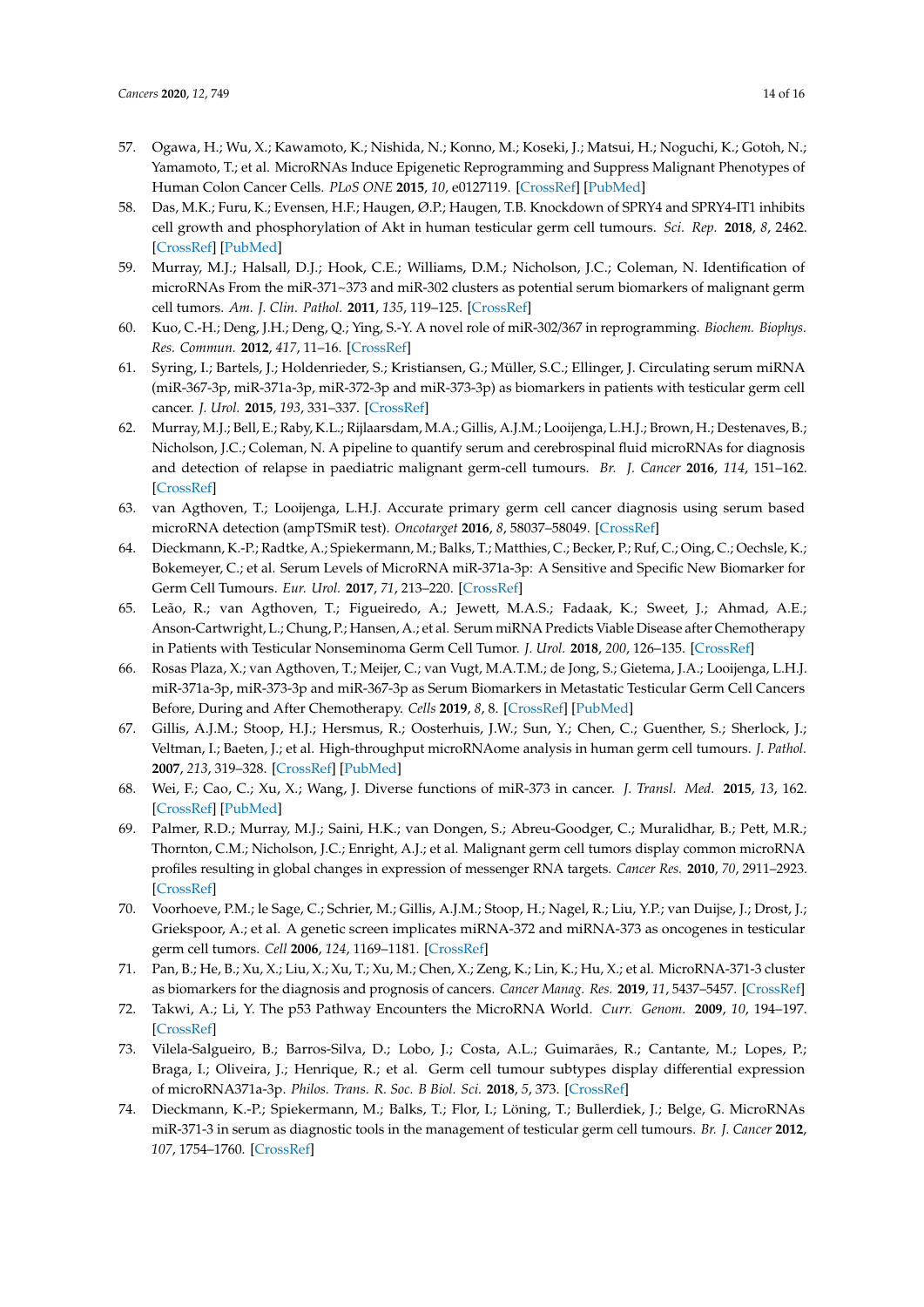- <span id="page-14-0"></span>75. Pelloni, M.; Coltrinari, G.; Paoli, D.; Pallotti, F.; Lombardo, F.; Lenzi, A.; Gandini, L. Differential expression of miRNAs in the seminal plasma and serum of testicular cancer patients. *Endocrine* **2017**, *57*, 518–527. [\[CrossRef\]](http://dx.doi.org/10.1007/s12020-016-1150-z)
- <span id="page-14-1"></span>76. Radtke, A.; Cremers, J.-F.; Kliesch, S.; Riek, S.; Junker, K.; Mohamed, S.A.; Anheuser, P.; Belge, G.; Dieckmann, K.P. Can germ cell neoplasia in situ be diagnosed by measuring serum levels of microRNA371a-3p? *J. Cancer Res. Clin. Oncol.* **2017**, *143*, 2383–2392. [\[CrossRef\]](http://dx.doi.org/10.1007/s00432-017-2490-7) [\[PubMed\]](http://www.ncbi.nlm.nih.gov/pubmed/28819887)
- <span id="page-14-2"></span>77. Lembeck, A.L.; Puchas, P.; Hutterer, G.; Barth, D.A.; Terbuch, A.; Bauernhofer, T.; Pichler, M. MicroRNAs as Appropriate Discriminators in Non-Specific Alpha-Fetoprotein (AFP) Elevation in Testicular Germ Cell Tumor Patients. *Non Coding RNA* **2020**, *6*, 2. [\[CrossRef\]](http://dx.doi.org/10.3390/ncrna6010002) [\[PubMed\]](http://www.ncbi.nlm.nih.gov/pubmed/31906360)
- <span id="page-14-3"></span>78. Spiekermann, M.; Belge, G.; Winter, N.; Ikogho, R.; Balks, T.; Bullerdiek, J.; Dieckmann, K.P. MicroRNA miR-371a-3p in serum of patients with germ cell tumours: Evaluations for establishing a serum biomarker. *Andrology* **2015**, *3*, 78–84. [\[CrossRef\]](http://dx.doi.org/10.1111/j.2047-2927.2014.00269.x)
- <span id="page-14-4"></span>79. Dieckmann, K.-P.; Spiekermann, M.; Balks, T.; Ikogho, R.; Anheuser, P.; Wosniok, W.; Loening, T.; Bullerdiek, J.; Belge, G. MicroRNA miR-371a-3p-A Novel Serum Biomarker of Testicular Germ Cell Tumors: Evidence for Specificity from Measurements in Testicular Vein Blood and in Neoplastic Hydrocele Fluid. *Urol. Int.* **2016**, *97*, 76–83. [\[CrossRef\]](http://dx.doi.org/10.1159/000444303) [\[PubMed\]](http://www.ncbi.nlm.nih.gov/pubmed/26989896)
- <span id="page-14-5"></span>80. Radtke, A.; Hennig, F.; Ikogho, R.; Hammel, J.; Anheuser, P.; Wülfing, C.; Belge, G.; Dieckmann, K.P. The Novel Biomarker of Germ Cell Tumours, Micro-RNA-371a-3p, Has a Very Rapid Decay in Patients with Clinical Stage 1. *Urol. Int.* **2018**, *100*, 470–475. [\[CrossRef\]](http://dx.doi.org/10.1159/000488771)
- <span id="page-14-6"></span>81. Radtke, A.; Dieckmann, K.-P.; Grobelny, F.; Salzbrunn, A.; Oing, C.; Schulze, W.; Belge, G. Expression of miRNA-371a-3p in seminal plasma and ejaculate is associated with sperm concentration. *Andrology* **2019**, *7*, 469–474. [\[CrossRef\]](http://dx.doi.org/10.1111/andr.12664)
- <span id="page-14-7"></span>82. Dieckmann, K.-P.; Radtke, A.; Geczi, L.; Matthies, C.; Anheuser, P.; Eckardt, U.; Sommer, J.; Zengerling, F.; Trenti, E.; Pichler, R.; et al. Serum Levels of MicroRNA-371a-3p (M371 Test) as a New Biomarker of Testicular Germ Cell Tumors: Results of a Prospective Multicentric Study. *J. Clin. Oncol. O*ff*. J. Am. Soc. Clin. Oncol.* **2019**, *37*, 1412–1423. [\[CrossRef\]](http://dx.doi.org/10.1200/JCO.18.01480)
- <span id="page-14-8"></span>83. Mego, M.; Agthoven, T.; Gronesova, P.; Chovanec, M.; Miskovska, V.; Mardiak, J.; Looijenga, L.H.J. Clinical utility of plasma miR-371a-3p in germ cell tumors. *J. Cell Mol. Med.* **2019**, *23*, 1128–1136.
- <span id="page-14-9"></span>84. Gillis, A.J.M.; Rijlaarsdam, M.A.; Eini, R.; Dorssers, L.C.J.; Biermann, K.; Murray, M.J.; Nicholson, J.C.; Coleman, N.; Dieckmann, K.P.; Belge, G.; et al. Targeted serum miRNA (TSmiR) test for diagnosis and follow-up of (testicular) germ cell cancer patients: A proof of principle. *Mol. Oncol.* **2013**, *7*, 1083–1092. [\[CrossRef\]](http://dx.doi.org/10.1016/j.molonc.2013.08.002)
- <span id="page-14-10"></span>85. Myklebust, M.P.; Rosenlund, B.; Gjengstø, P.; Bercea, B.S.; Karlsdottir, Á.; Brydøy, M.; Dahl, O. Quantitative PCR Measurement of miR-371a-3p and miR-372-p Is Influenced by Hemolysis. *Front. Genet.* **2019**, *10*, 463. [\[CrossRef\]](http://dx.doi.org/10.3389/fgene.2019.00463)
- <span id="page-14-11"></span>86. Henrique, R.; Jerónimo, C. Testicular Germ Cell Tumors Go Epigenetics: Will miR-371a-3p Replace Classical Serum Biomarkers? *Eur. Urol.* **2017**, *71*, 221–222. [\[CrossRef\]](http://dx.doi.org/10.1016/j.eururo.2016.08.013) [\[PubMed\]](http://www.ncbi.nlm.nih.gov/pubmed/27543167)
- <span id="page-14-12"></span>87. Bentwich, I.; Avniel, A.; Karov, Y.; Aharonov, R.; Gilad, S.; Barad, O.; Barzilai, A.; Einat, P.; Einav, U.; Meiri, E.; et al. Identification of hundreds of conserved and nonconserved human microRNAs. *Nat. Genet.* **2005**, *37*, 766–770. [\[CrossRef\]](http://dx.doi.org/10.1038/ng1590) [\[PubMed\]](http://www.ncbi.nlm.nih.gov/pubmed/15965474)
- <span id="page-14-13"></span>88. Toffanin, S.; Hoshida, Y.; Lachenmayer, A.; Villanueva, A.; Cabellos, L.; Minguez, B.; Savic, R.; Ward, S.C.; Thung, S.; Chiang, D.Y.; et al. MicroRNA-based classification of hepatocellular carcinoma and oncogenic role of miR-517a. *Gastroenterology* **2011**, *140*, 1618–1628. [\[CrossRef\]](http://dx.doi.org/10.1053/j.gastro.2011.02.009) [\[PubMed\]](http://www.ncbi.nlm.nih.gov/pubmed/21324318)
- <span id="page-14-14"></span>89. Ward, A.; Shukla, K.; Balwierz, A.; Soons, Z.; König, R.; Sahin, O.; Wiemann, S. MicroRNA-519a is a novel oncomir conferring tamoxifen resistance by targeting a network of tumour-suppressor genes in ER+ breast cancer. *J. Pathol.* **2014**, *233*, 368–379. [\[CrossRef\]](http://dx.doi.org/10.1002/path.4363)
- <span id="page-14-15"></span>90. Flor, I.; Spiekermann, M.; Löning, T.; Dieckmann, K.-P.; Belge, G.; Bullerdiek, J. Expression of microRNAs of C19MC in Different Histological Types of Testicular Germ Cell Tumour. *Cancer Genom. Proteom.* **2016**, *13*, 281–289.
- <span id="page-14-16"></span>91. Liu, J.; Shi, H.; Li, X.; Chen, G.; Larsson, C.; Lui, W.-O. MiR-223-3p regulates cell growth and apoptosis via FBXW7 suggesting an oncogenic role in human testicular germ cell tumors. *Int. J. Oncol.* **2016**, *50*, 356–364. [\[CrossRef\]](http://dx.doi.org/10.3892/ijo.2016.3807)